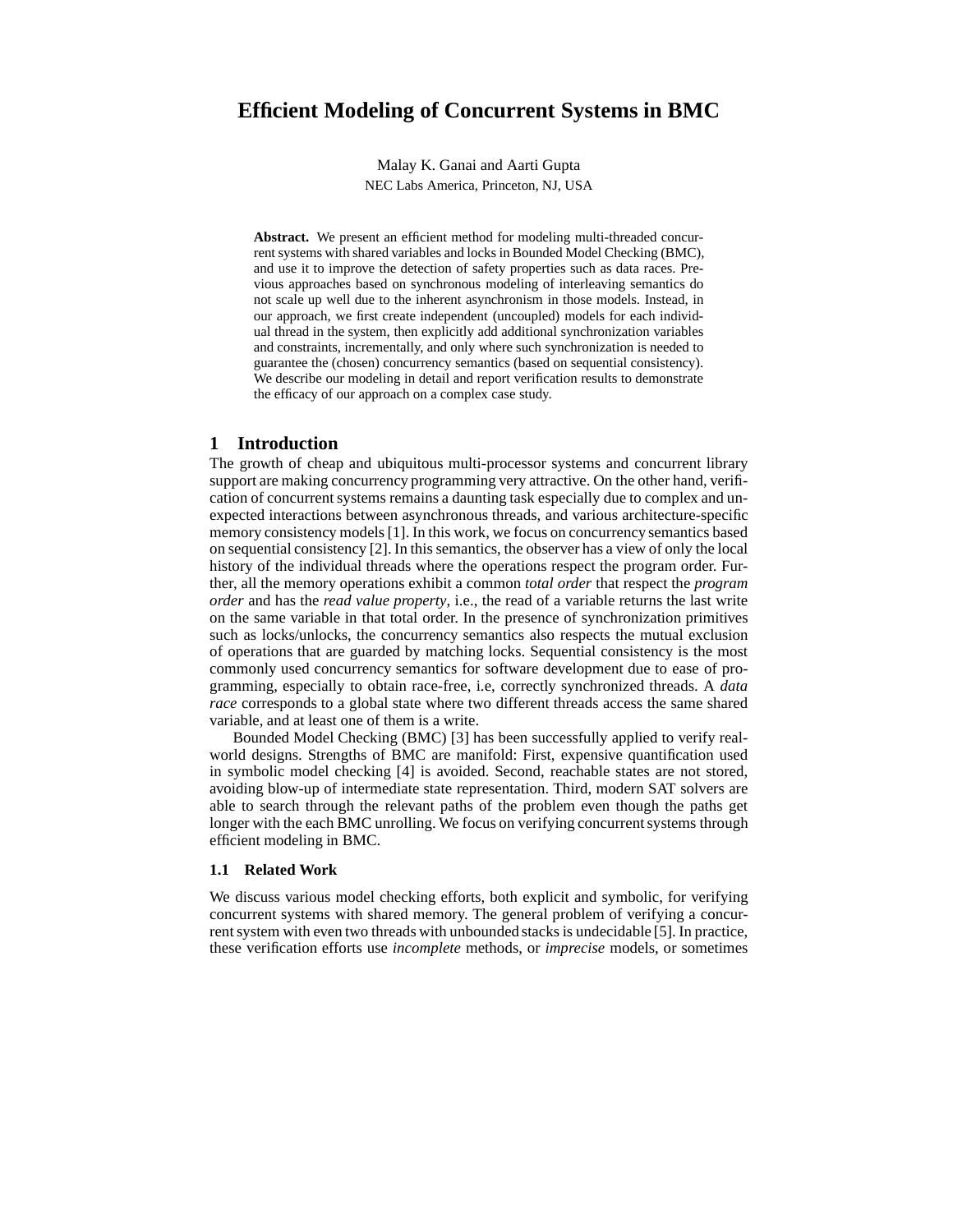both, to address the scalability of the problem. The verification model is typically obtained by composing individual thread models using interleaving semantics, and model checkers are applied to systematically explore the global state space. Model checkers such as Verisoft [6], Zing [7] explore states and transitions of the concurrent system using explicit enumeration. Although several state space reduction techniques based on partial order methods [8] and transactions-based methods [9–12] have been proposed, these techniques do not scale well due to both state explosion and explicit enumeration.

Symbolic model checkers such as BDD-based SMV [4], and SAT-based Bounded Model Checking (BMC) [3] use symbolic representation and traversal of state space, and have been shown to be effective for verifying synchronous hardware designs. There have been some efforts [13–16] to combine symbolic model checking with the above mentioned state-reduction methods for verifying concurrent software. However, they still suffer from lack of scalability. To overcome this limitation, some researchers have employed sound abstraction [7] with bounded number of context switches [17], while some others have used finite-state model [15,18] or Boolean program abstractions with bounded depth analysis [19]. This is also combined with a bounded number of context switches known *a priori* [15] or a proof-guided method to discover them [18]. To the best of our knowledge, all these model checking methods use synchronous modeling of interleaving semantics. As we see later, our focus is to move away from such synchronous modeling in BMC in order to obtain significant reduction in the size of the BMC instances.

Another development is the growing popularity of Satisfiability-Modulo Theory (SMT)-solvers such as [20]. Due to their support for richer expressive theories beyond Boolean logic, and several latest advancements, SMT-based methods are providing more scalable alternatives than BDD-based or SAT-based methods. In SMT-based BMC, a BMC problem is translated typically into a quantifier-free formula in a decidable subset of first order logic, instead of translating it into a propositional formula, and the formula is then checked for satisfiability using an SMT solver. Specifically, with several acceleration techniques, SMT-based BMC has been shown [21] to scale better than SAT-based BMC for finding bugs.

There have been parallel efforts [22–24] to detect bugs for weaker memory models. As shown in [25], one can check these models using axiomatic memory style specifications combined with constraint solvers. Note, though these methods support various memory models, they check for bugs using given test programs. There has been no effort so far, to our knowledge, to integrate such specifications in a model checking framework that does not require test programs. There have been other efforts using static analysis [26, 27] to detect static races. Unlike these methods, our goal is to find true bugs and to not report false warnings.

### **1.2 Our Approach: Overview**

We present an efficient modeling for multi-threaded concurrent systems with shared variables and locks in BMC. We consider C threads under the assumption of a bounded heap and bounded stack. Using this modeling, we augment SMT-based BMC to detect violations of safety properties such as data races. *The main novelty of our approach is that it provides a sound and complete modeling with respect to the considered concurrency semantics, without the expensive synchronous modeling of interleaving semantics*. Specifically, we do not introduce *wait-cycles* to model interleaving of the individual threads, and do not model a scheduler explicitly. As we see later, these waitcycles are detrimental to the performance of BMC. Instead, we first create *independent* (decoupled) individual thread models, and add memory consistency constraints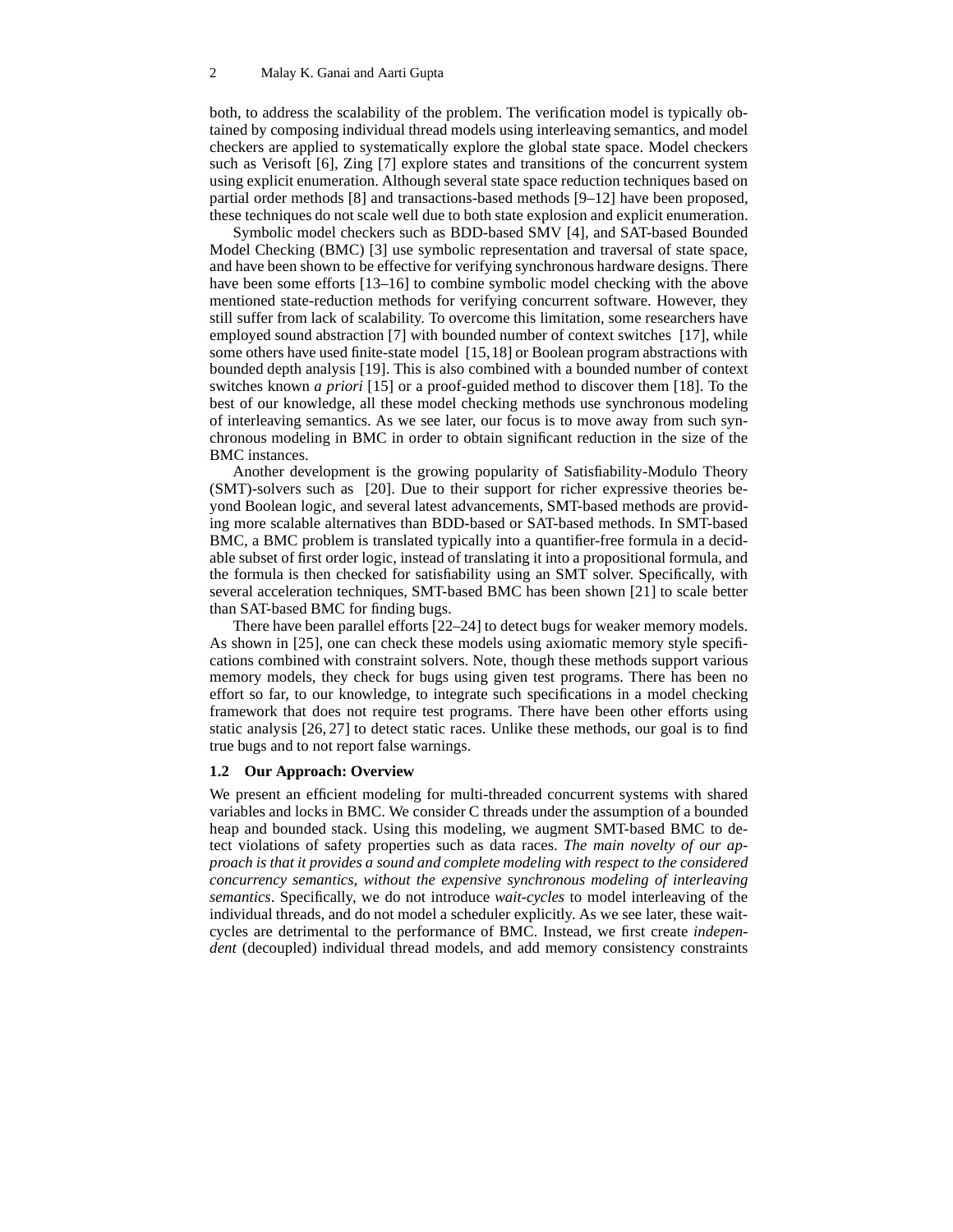*lazily*, *incrementally*, and *on-the-fly* during BMC unrolling to capture the considered concurrency semantics. Our modeling preserves with respect to a property the set of all possible executions up to a bounded depth that satisfy the sequential consistency and synchronization semantics, without requiring an *a priori* bound on the number of context switches. We have implemented our techniques in a prototype SMT-based BMC framework, and demonstrate its effectiveness through controlled experiments on a complex concurrency benchmark. For experiments, we contrast our *lazy modeling* approach with an *eager modeling* [13–16] of the concurrent system, i.e., a monolithic model synchronously composed with interleaving semantics (and possibly, with state-reduction constraints) enforced by an explicit scheduler, capturing all concurrent behaviors of the system eagerly.

**Outline:** We provide a short background in Section 2; motivation in Section 3; illustrate our basic approach with an example in Section 4; formal description of our modeling in Section 5; correctness theorems and discussion on size complexity in Section 6; BMC size-reduction techniques in Section 7; followed by experiments in Section 8, and conclusions in Section 9.

### **2 Preliminaries**

### **2.1 Concurrent System: Model and Semantics**

We consider a concurrent system comprising a finite number of deterministic boundedstack threads communicating with shared variables, some of which are used as synchronization objects such as locks. Each thread has a finite set of control states and can be modeled as an extended finite state machine (EFSM). An EFSM model is a 5-tuple  $(s_0, C, I, D, T)$  where,  $s_0$  is an initial state, C is a set of control states (or blocks), I is a set of inputs,  $D$  is a set of data state variables (with possibly infinite range), and  $T$  is a set of 4-tuple  $(c, g, u, c')$  transitions where  $c, c' \in C$ , g is a Boolean-valued enabling condition (or *guard*) on state and input variables, u is an update function on state and input variables.

We define a concurrent system model CS as a 4-tuple  $(\mathcal{M}, \mathcal{V}, \mathcal{T}, s_0)$ , where M denotes a finite set of EFSM models, i.e.,  $\mathcal{M}=\{M_1,\cdots,M_n\}$  with  $M_i=(s_{0i},C_i,I_i,D_i\cup$  $V, T_i$ , V denotes a finite set of shared(or global) variables i.e.,  $V = \{g_1, \dots, g_m\}, T$ denotes a finite set of transitions, i.e.,  $\mathcal{T} = \bigcup_i T_i$ ,  $s_0$  denotes the initial global state. Note, for  $i \neq j$ ,  $C_i \cap C_j = \emptyset$ ,  $I_i \cap I_j = \emptyset$ ,  $D_i \cap D_j = \emptyset$ , and  $T_i \cap T_j = \emptyset$ , i.e., except for shared variables V, each  $M_i$  is disjoint. Let  $VL_i$  denote a set of tuples values for local data state variables in  $D_i$ , and  $VG$  denote a set of tuple values for shared variables in V. A global state s of CS is a tuple  $(s_1, \dots, s_n, v) \in S =$  $(C_1 \times VL_1) \cdots \times (C_n \times VL_n) \times VG$  where  $s_i \in C_i \times VL_i$  and  $v \in VG$  denotes the values of the shared global variables. Note,  $s_i$  denotes the local state tuple  $(c_i, x_i)$ where  $c_i \in C_i$  represents the local control state, and  $x_i \in VL_i$  represents the local data state. A global transition system for  $CS$  is an interleaved composition of the individual EFSM models,  $M_i$ . Each global transition consists of firing of a local transition  $t_i = (a_i, g_i, u_i, b_i) \in \mathcal{T}$ . In a given global state s, the local transition  $t_i$  of model  $M_i$ is said to be *scheduled* if  $c_i = a_i$ , where  $c_i$  is the local control state component of  $s_i$ . Further, if enabling predicate  $g_i$  evaluates to true in  $s$ , we say that  $t_i$  is *enabled*. Note, in general, more than one local transition of model  $M_i$  can be *scheduled* but exactly one of them can be *enabled* ( $M_i$  is a deterministic EFSM). The set of all transitions that are enabled in a state s is denoted by *enabled*(s).

We can obtain a synchronous execution model for  $\mathcal{CS}$  by defining a scheduling function  $E : \mathcal{M} \times \mathcal{S} \mapsto \{0, 1\}$  such that t is said to be *executed* at global state s, *iff*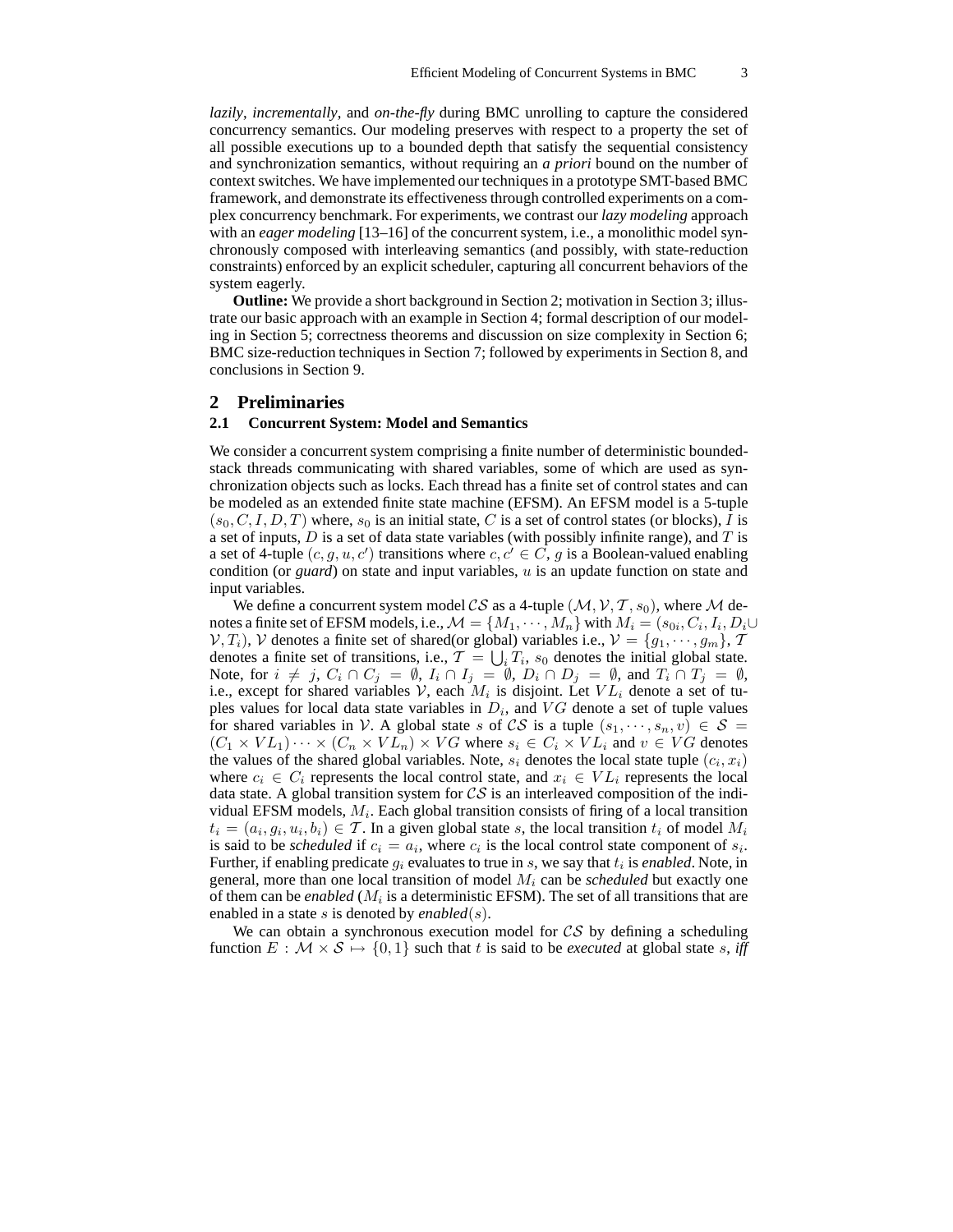$t \in enabled(s) \cap T_i$  and  $E(M_i, s) = 1$ . Note, in interleaved semantics, at most one enabled transition can be executed at a global state s. In this synchronous execution model, each thread local state s<sup>i</sup> (with shared access) has a *wait-cycle*, i.e., a self-loop to allow all possible interleavings.

Semantics of a sequentially consistent memory model [25, 28] are as follows:

- **–** *Program Order Rule*: Shared accesses, i.e. read/write to shared variables, should follow individual program thread semantics.
- **–** *Total Order Rule*: Shared accesses across all threads should have a total order.
- **–** *Read Value Rule*: A read access of a shared variable should observe the effect of the last write access to the same variable in the total order.
- **–** *Mutual Exclusion Rule*: Shared accesses in matched locks/unlock operations should be mutually exclusive.



**Fig. 1.** (a) Concurrent system with threads  $P_1$  and  $P_2$  with local variables x and y respectively, communicating with lock  $l_1$  and shared variable  $g_1$ . (b) CFG of  $P_1$  and  $P_2$ , and (c) CFG of concurrent system with scheduler E.

*Example:* We illustrate a concurrent system comprising threads  $P_1$  and  $P_2$  with local variables x and y, respectively, interacting through lock  $l_1$  and shared variable  $g_1$ , as shown in Figure 1(a). Each numbered statement is *atomic*, i.e., it cannot be interrupted. EFSM models  $M_1$  and  $M_2$  of the two threads  $P_1$  and  $P_2$  are shown as control flow graphs (CFG) in Figure 1(b). Note,  $M_1$  is the tuple  $(c_{01}, C_1, I_1, D_1, T_1)$  with  $c_{01} = 1a$ ,  $C_1 = \{1a, \dots, 7a\}, I_1 = \{\}, D_1 = \{x\} \cup \{g_1, l_1\}.$  The transitions are shown by directed edges with enabling predicates (if not a tautology) shown in square brackets and update functions are shown on the side of each control state. The model  $M_2$  is similarly defined. An synchronously interleaved model for the concurrent system with threads  $P_1$  and  $P_2$ , i.e.,  $\mathcal{CS} = (\{M_1, M_2\}, \{g_1, l_1\}, \{T_1, T_2\}, ((1a, x), (1b, y), (g_1, l_1))),$ with global shared variable  $g_1$  and lock variable  $l_1$ , and a scheduler E is shown in Figure 1(c). It is obtained by inserting a wait-cycle, i.e., a self-loop at each control state of model  $M_i$  and associating the edge with a Boolean guard  $E_i$  such that  $E_i = 1$  *iff*  $E(M_i, s) = 1$ . To understand the need for such wait-cycles, consider a global state s with thread control states at  $2a$  and  $6b$ , respectively. To explore both the interleaving  $2a \rightarrow 3a$  and  $6b \rightarrow 7b$  from s, each thread needs to wait when the other makes the transition. By noting that the transitions at control states 5a, 7a, and 5b correspond to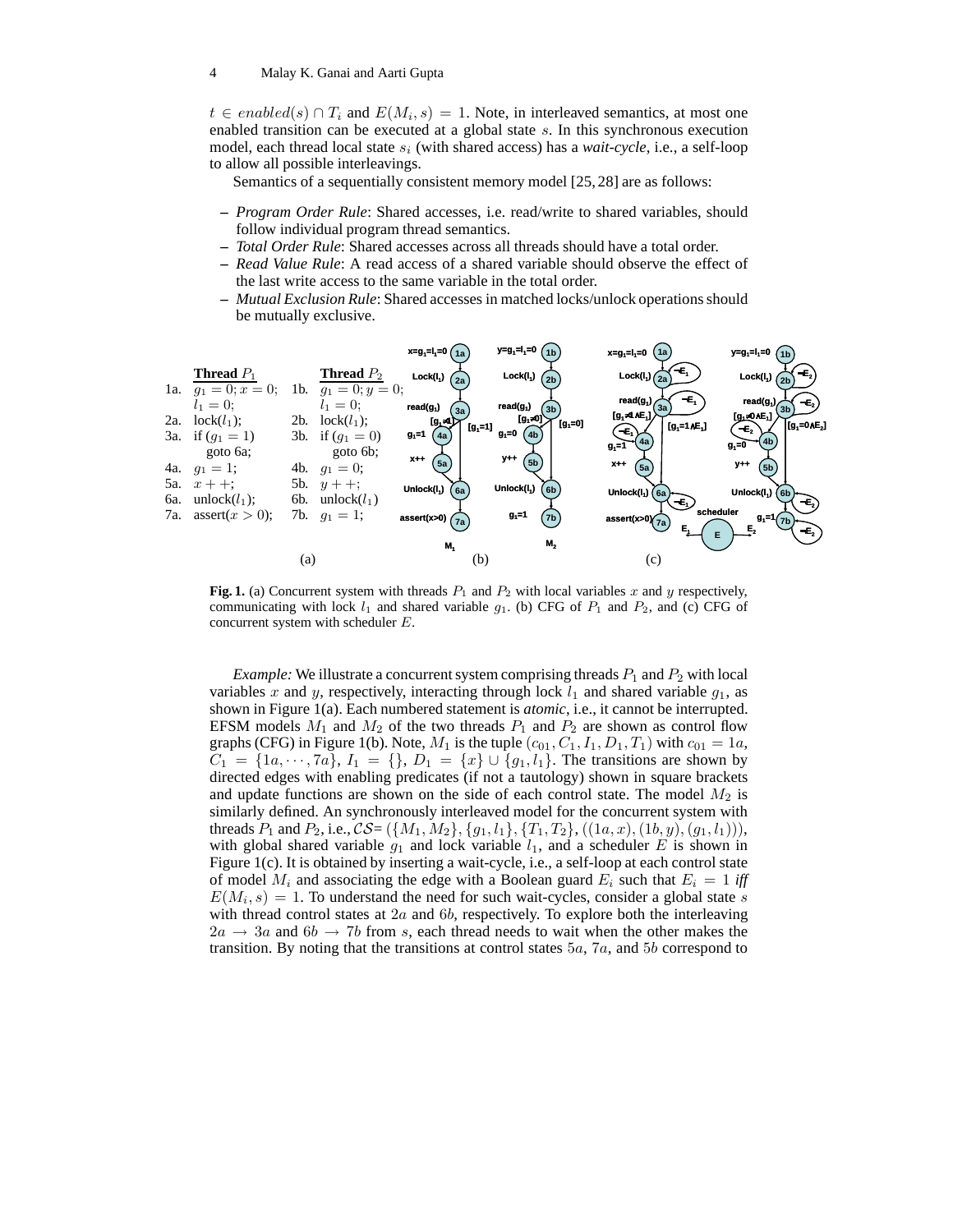non-shared memory accesses, one can remove the self-loops at these control states. In general, however, all self-loops can not be removed.

#### **2.2 Building EFSMs from C threads**

For brevity, we highlight the essentials in building a thread model (EFSM) from a C thread (using the F-Soft framework [29]) under the assumption of a bounded heap and a bounded stack. First we obtain a simplified CFG by creating an explicit memory model for (finite) data structures and heap memory, where indirect memory accesses through pointers are converted to direct accesses by using auxiliary variables. We model arrays and pointer arithmetic precisely using a sound pointer analysis. We model loops in the CFG without unrolling them. We handle non-recursive procedures by creating a single copy (i.e., not inlining) and using extra variables to encode the call/return sites. Recursive procedures are inlined up to some user-chosen depth. We perform merging of control nodes in CFG involving parallel assignments to local variables into a basic block, where possible, to reduce the number of such blocks. We, however, keep each shared access as a separate block to allow context-switches.

From the simplified CFG, we build an EFSM with each basic block identified with a unique *id* value, and a control state variable PC denoting the current block *id*. We construct a symbolic transition relation for  $PC$ , that represent the guarded transitions between the basic blocks. For each data variable, we add an update transition relation based on the expressions assigned to the variable in various basic blocks in the CFG. We use *Boolean* expressions and *arithmetic* expressions to represent the guarded and update transition functions, respectively.

## **2.3 Control State Reachability (CSR) and CSR-based BMC Simplification**

Control state reachability (CSR) analysis is a breadth-first traversal of the CFG (corresponding to an EFSM model), where a control state  $b$  is one step reachable from  $a$ *iff* there is a transition edge  $a \rightarrow b$ . At a given sequential depth d, let  $R(d)$  represent the set of control states that can be reached *statically*, i.e., ignoring the guards, in one step from the states in  $R(d-1)$ , with  $R(0) = s_0$ . Computing CSR for the CFG of  $M_1$  shown in Figure 1(b), we obtain the set  $R(d)$  for the first six depths as follows:  $R(0) = \{1a\}, R(1) = \{2a\}, R(2) = \{3a\}, R(3) = \{4a, 6a\}, R(4) = \{5a, 7a\},$  $R(5) = \{6a\}$ ,  $R(6) = \{7a\}$ . For some d, if  $R(d-1) \neq R(d) = R(d+1)$ , we say that the *CSR saturates* at depth *d*, and  $R(t) = R(d)$  for  $t > d$ .

*CSR* can be used to reduce size of a BMC instance significantly [21]. Basically, if a control state  $r \notin R(d)$ , then the unrolled transition relation of variables that depend on r can be simplified. We define a Boolean predicate  $B_r \equiv (PC = r)$ , where PC is the program counter that tracks the current control state. Let  $v<sup>d</sup>$  denote the unrolled variable v at depth d during BMC unrolling. Consider the thread model  $M_1$ , where the next state of variable  $g_1$  is defined as  $next(g_1) = B_{1a}$ ?  $0 : B_{4a}$ ?  $1 : g_1$  (using C language notation ?,: for *cascaded if-then-else*). At depths  $k \notin \{0,3\}$ ,  $B_{1a}^k = B_{4a}^k = 0$ since  $1a, 4a \notin R(k)$ . Using this unreachability control state information, we can *hash* the expression representation for  $g_1^{k+1}$  to the existing expression  $g_1^k$ , i.e.,  $g_1^{k+1} = g_1^k$ . This hashing, i.e., reusing of expressions, considerably reduces the size of the logic formula, i.e., the BMC instance.

## **3 Motivation: Why wait-cycles are bad?**

The scope of CSR-based BMC simplification is reduced considerably by a large cardinality of the set  $R(d)$ , i.e.,  $|R(d)|$ , and hence, the performance of BMC also gets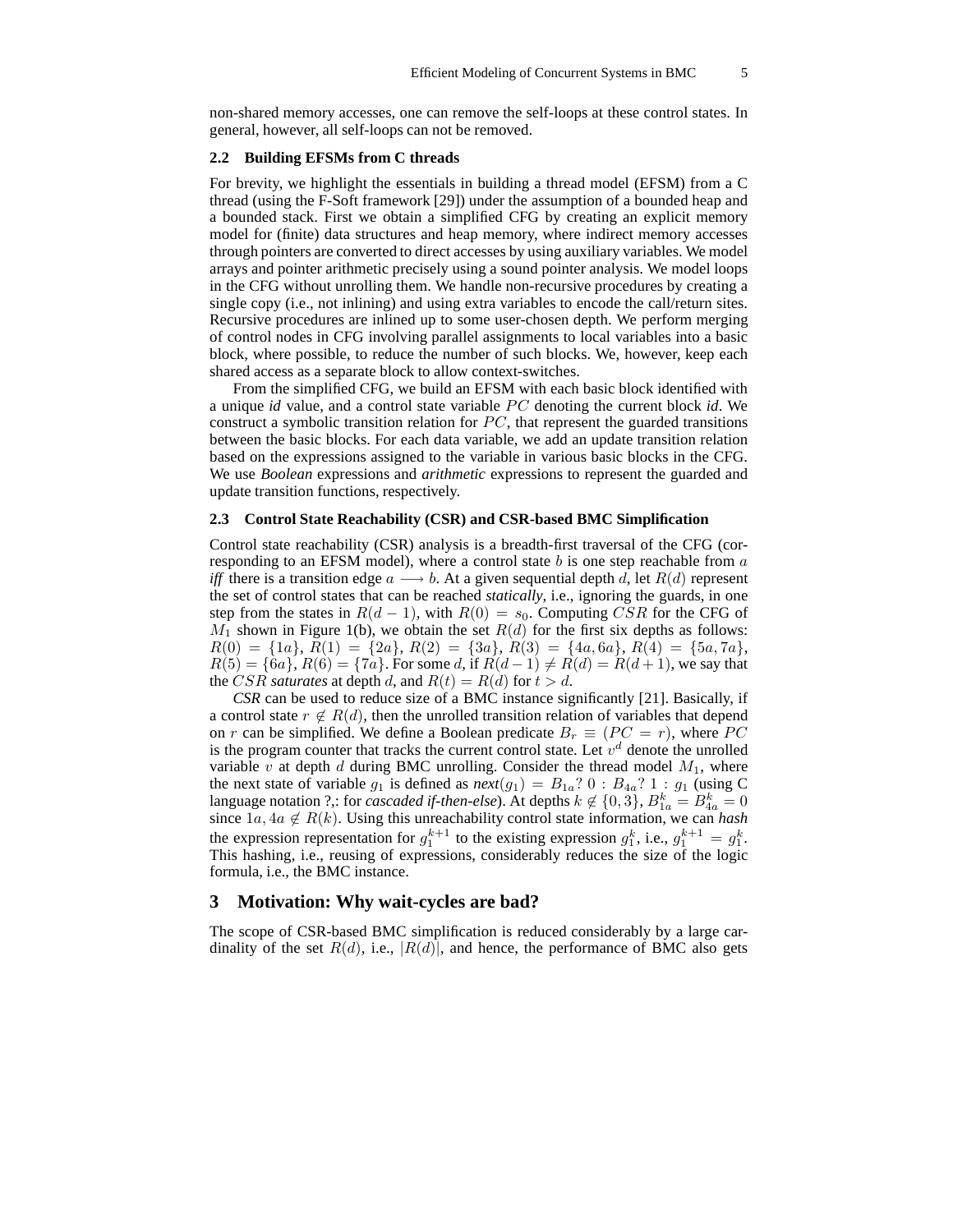affected adversely. In general, re-converging paths of different lengths and different loop lengths are mainly responsible for enlarging set  $R$ , due to inclusion of all control states in a loop, and ultimately leading to saturation [21]. For example, computing *CSR* on the concurrent synchronous model (Figure 1(c)), we obtain  $R(d)$  as follows:

 $R(0) = \{1a, 1b\}, R(1) = \{2a, 2b\}, R(2) = \{2a, 3a, 2b, 3b\}, R(3) = \{2a, 3a, 4a, 6a, 2b, 3b, 4b, 6b\},$  $R(4) = \{2a, 3a, 4a, 5a, 6a, 7a, 2b, 3b, 4b, 5b, 6b, 7b\}, R(t) = R(4)$  for  $t > 4$  (Saturates at 4)

Clearly, saturation is inevitable due to the presence of self-loops. At  $t \geq 4$ , the BMC unrolled transition relation cannot be simplified further using unreachable control states, i.e., not in  $R(t)$ . Thus, the scope of reusing the expression for next state logic expression is also reduced heavily. In general, saturation can also be caused by program loops. To overcome that we use a *Balancing Re-convergence* strategy [21] effectively to balance the lengths of the re-convergent paths and loops by inserting NOP states. An NOP state does not change the transition relation of any variable. However, this approach does not work well in the presence of self-loops.

In our experience, synchronous models with self-loops for modeling interleaving semantics are not directly suitable for verifying concurrent systems using BMC. Instead, we propose a modeling paradigm that eliminates self-loops with the goal of reducing the size of BMC instances. However, there are many challenges in doing so in a BMC framework.

- **–** We would like to have soundness and completeness, i.e., neither to miss true witnesses nor to report spurious witnesses (up to some bounded depth). We do so by decoupling the individual thread models, and add the required memory consistency constraints on-the-fly to the unrolled BMC instances. This allows us to exploit advances in SMT-based BMC, without the expensive modeling of interleaving semantics. Note that for bounded analysis the number of shared memory accesses are also bounded, and therefore, these constraints are typically smaller than the model with constraints added eagerly, in practice.
- **–** We also would like to formulate and solve iterative BMC problems incrementally, and integrate seamlessly state-of-the-art advancements in static analysis and BMC. We achieve our goals in a lazy modeling paradigm that simultaneously facilitates the use of several static techniques such as context-sensitive CSR and lockset analysis [9, 10, 14] and model transformations [21] to accelerate the performance of BMC.

## **4 Lazy Modeling Paradigm: Overview**

We illustrate the main idea of our modeling using an example in Section 4.1, and highlight novelties in our approach in Section 4.2. A formal exposition of the modeling and its soundness is provided in Section 5.

#### **4.1 Basic Approach**

As a first step in our modeling, we construct abstract and independent (i.e. decoupled) thread models  $LM_1$  and  $LM_2$  corresponding to the threads  $P_1$  and  $P_2$  as shown in Figure 2. We introduce atomic thread-specific procedures read sync and write sync before and after every shared access. In Figure 2, the control states  $r_i$  and  $w_i$  correspond to calls to procedures read\_sync<sub>i</sub> and write\_sync<sub>i</sub>, respectively. We also introduce global variables  $TK, CS_1$ , and  $CS_2$  described later. For each thread, we make the global variables *localized* by renaming. As shown in Figure 2, for  $P_1$  (and similarly for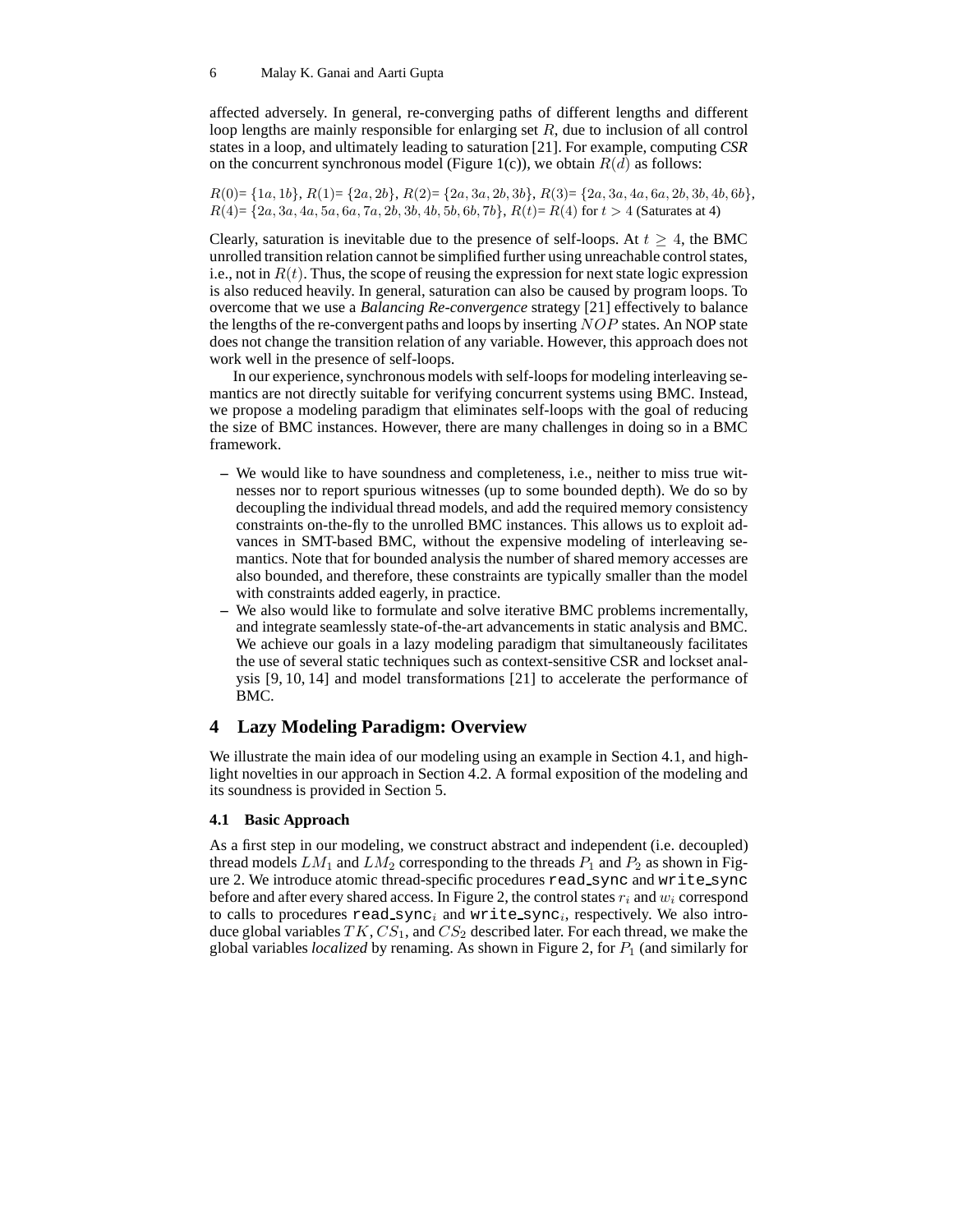$P_2$ ), we rename  $g_1$ ,  $l_1$ ,  $TK$ ,  $CS_1$ , and  $CS_2$  to local variables  $g_{11}$ ,  $l_{11}$ ,  $TK_1$ ,  $CS_{11}$ , and  $CS_{21}$ , respectively. The localized shared variables get non-deterministic (ND) values in the control state  $r_i$ . (Refer Section 5.1 for detailed instrumentation.) The models  $LM_i$ obtained after annotations are *independent* since the update transition relation for each variable now depends only on the local state variables. Note, there are no self-loops in these models. However, due to ND read values for shared variables in  $r_i$  control state, these models have additional behaviors, which we eliminate by adding concurrency constraints as described below.



**Fig. 2.** CFG of threads  $P_1$  and  $P_2$  with annotations.

We unroll each model  $LM_i$  independently during BMC (i.e, with possibly different unroll depths). To each BMC instance, we add concurrency constraints on-the-fly between each pair of control states with accesses to shared variables, that are statically reachable in unrolled CFG at the corresponding thread-specific depths. For sequential consistency, these constraints allow sufficient context-switching to maintain the *read value property*, and sequentialize the context-switches to enforce a common *total order*. Note, in addition to these concurrency constraints, a BMC instance comprises transition relation of all thread models and the property constraints. The transition relation of each thread model ensures that memory accesses within the thread follow the *program order*. Specifically, to capture context-switching events, we added a Boolean shared variable referred to as *token*  $(TK)$ . The semantics of a token asserted by a thread is equivalent to a guarantee that all *visible* operations, i.e., shared memory accesses, issued so far have been *committed* for other threads to see. Initially, only one thread (chosen nondeterministically) is allowed to assert its token. To track the sequentiality of the global execution and maintain *total order*, we also add two global clock variables (one per thread) i.e.,  $CS_1$  and  $CS_2$  to timestamp [28] the token passing events. The pair-wise constraints, added between shared access states, allow *passing* of the token. Whenever the token is passed from thread  $LM_i$  (post-access shared state) to  $LM_i$  (pre-access shared state) the concurrency constraints ensure that each localized shared variable of  $LM_j$  gets the current state value of the corresponding localized shared variable of  $LM_i$ , and the clock variables get synchronized. We call these pair-wise constraints as *Read-Write Synchronization Constraints* as described in Section 5.2 with more details.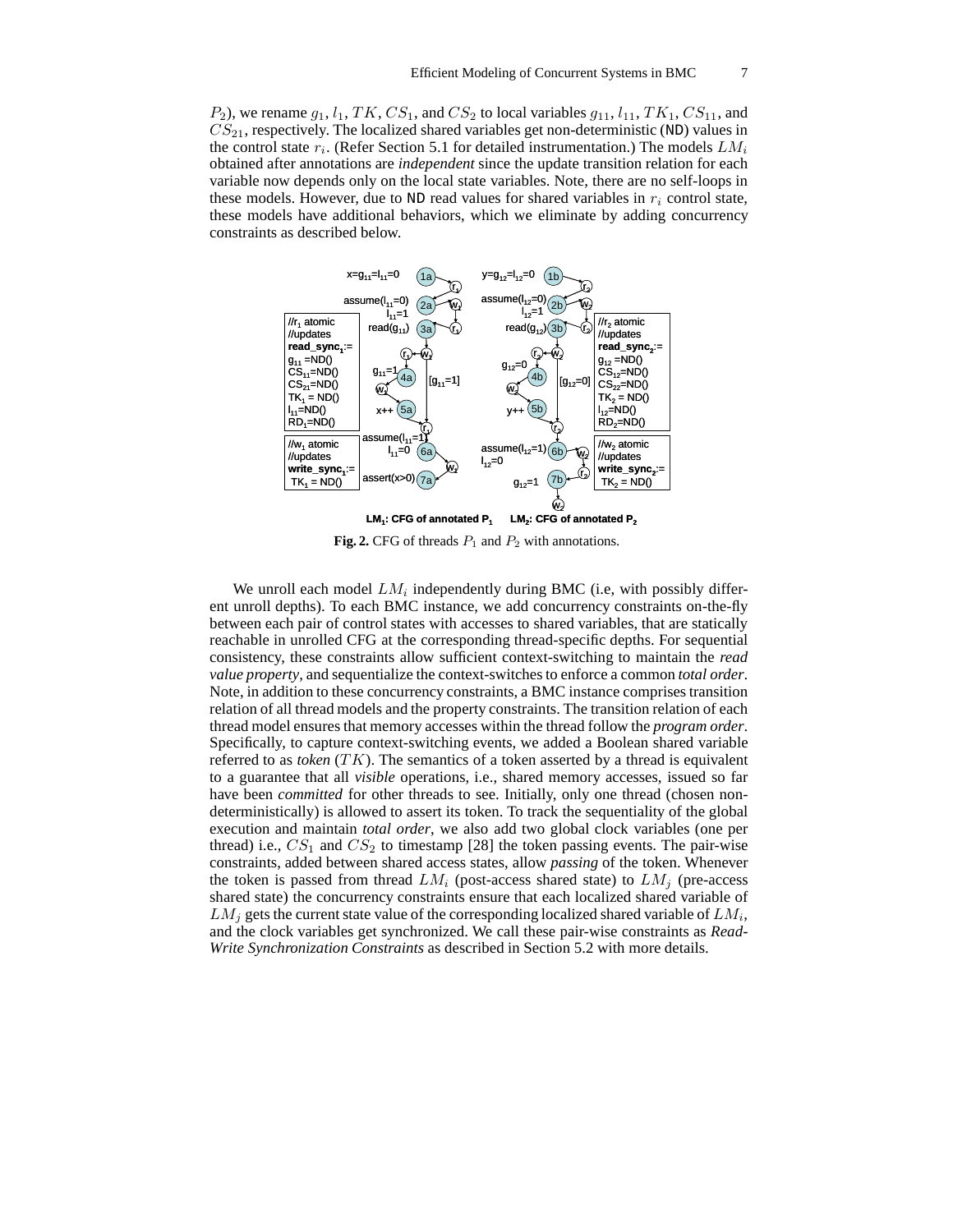

Fig. 3. (a) Unrolled CFG of thread models  $LM_1$  and  $LM_2$  with concurrency constraints added on-the-fly during BMC unrolling. The dark arrows show the token passing events (i.e., context switches) leading to a data race between source lines 3a and 7b (in Figure 1(a)). (b) CSR graphs with path balancing (PB), context-sensitive (CXT) for eager/lazy on a thread-model (Green/Red dots denote non-NOP/NOP blocks, resp.)

We illustrate the concurrency constraints added in Figure 3(a). Let  $c@k$  denote the control state c reached statically at depth k. Computing CSR, we obtain  $R(0)$  =  ${1a@0, 1b@0}, R(1) = {r_1@1, r_2@1}, R(2) = {2a@2, 2b@2}$  and so on. The concurrency constraints added between a pair  $(r_i@k, w_j@h)$  are shown as an arrow from  $w_j$ (of  $LM_j$ ) at depth h to  $r_i$  (of  $LM_i$ ) at depth k. Note,  $r_i$  corresponds to pre-access shared state of  $LM_i$ , and  $w_j$  corresponds to post-access shared state of  $LM_j$ . These constraints also capture the exclusivity of the pair, i.e., constraint for pair  $(r_i@k, w_j@h)$ , excludes other pairs ( $r_i@k,*$ ) and (\*,w<sub>j</sub>@h). For BMC at depth  $d < 3$  we do not add any pairwise constraints. For BMC at  $d = 3$ , we add concurrency constraints corresponding to pairs  $(r_1@1, w_2@3)$  and  $(r_2@1, w_1@3)$ . For BMC at  $d = 4$ , we add concurrency constraints corresponding to pairs  $(r_1@1, w_2@3)$ ,  $(r_2@1, w_1@3)$ ,  $(r_1@4, w_2@3)$ , and  $(r_2@4, w_1@3)$ . Note, in incremental formulation of BMC, we only need to add the constraints corresponding to the last two pairs. In general, the constraints grow quadratically with the analysis depth (ref. Section 6). In addition, we use various static analyses and model transformations to reduce the set of pair-wise constraints added that are redundant (ref. Section 7). For example, using the lockset analysis [9,10,14], we can remove constraints for all pairs other than  $(r_2@1, w_1@9)$ ,  $(r_1@1, w_2@9)$ ,  $(r_2@10, w_1@3)$ ,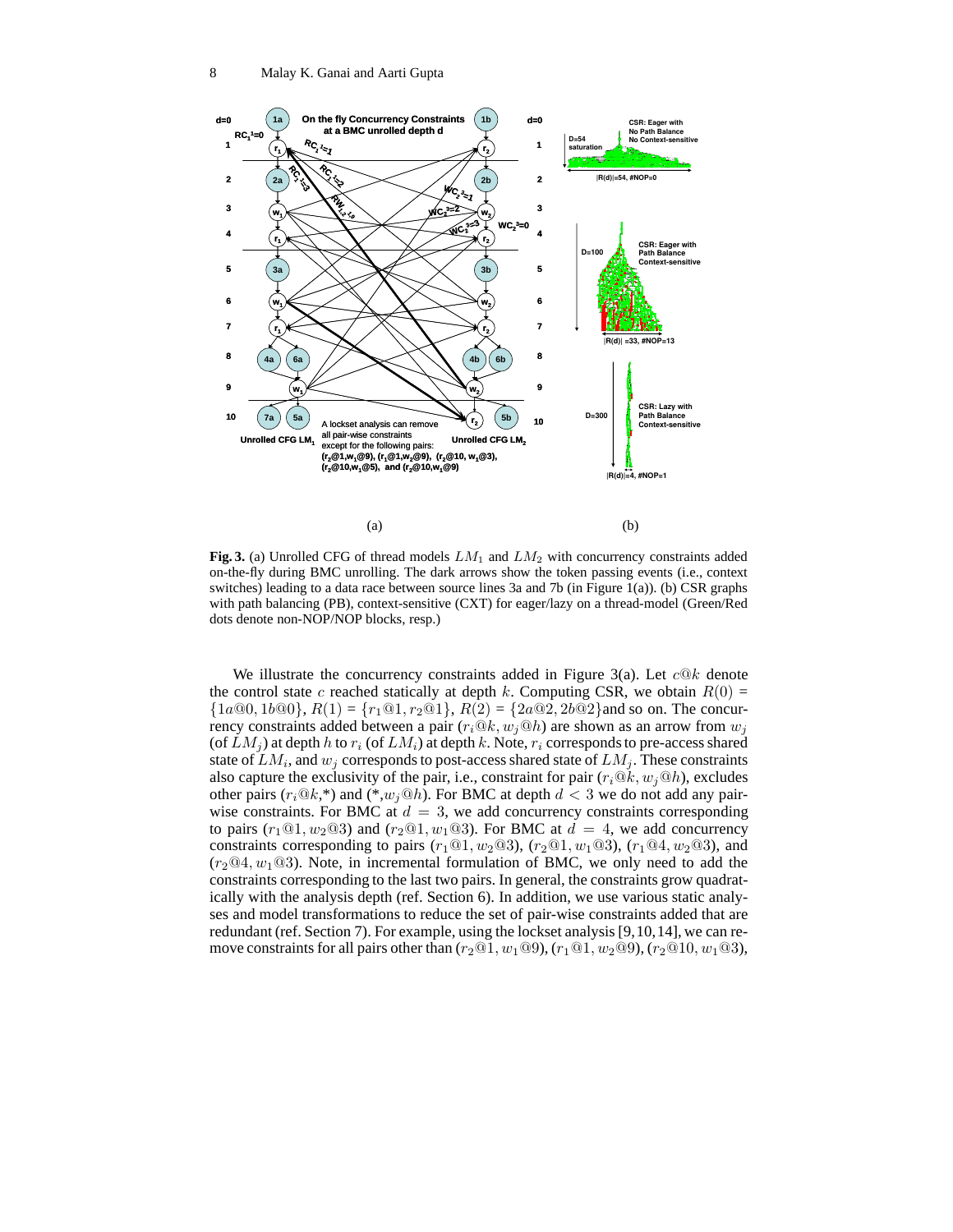$(r_2@10, w_1@5)$  and  $(r_2@10, w_1@9)$ . This is because other pairs are not reachable simultaneously in the mutually exclusive region, protected by the lock.

In our approach, a data race condition is detected, if there exists a witness trace where a token passing event occurs between the pair  $(r_i@k, w_i@h)$  with shared accesses on the same variable, with at least one access being a write. In Figure 3(a), we indicate the witness trace corresponding to the data race between source lines 3a and 7b (from Figure 1(c)) as a sequence of the token passing events highlighted in **bold arrows** between the pairs  $(r_1@1, w_2@9)$  and  $(r_2@10, w_1@5)$ . Note, the control state pair  $(r_2@10, w_1@5)$  corresponds to simultaneous accesses of shared variable  $q_1$  with  $r_2@10$ being a pre-write access state. We obtain the witness trace by unrolling each model in BMC up to depth 11. In a synchronously interleaved model (i.e., with wait-cycles), we would have obtained the trace at an unrolled depth of  $11 + 7 = 18$ . Note, we sum the two depths, as thread  $P_2$  has to wait (self-loop) after context switch to  $P_1$ .

For a thread model (example described in Section 8), we compare the reachability graphs on the lazy and eager models, as shown in Figure 3(b), with and without using model transformation such as path/loop balancing (PB) [21] and context-sensitive CSR (CXT) [30]. Note, the width of the graph is proportional to  $|R(d)|$ . It is desirable that the width is small for greater BMC simplification. We observe that path/loop balancing is more effective on our lazy models (i.e., without wait-cycles) as  $R(d)$  is reduced significantly compared to eager models (i.e., with wait-cycles).

#### **4.2 Our Contributions**

The main idea of our modeling paradigm for concurrent systems is to move away from expensive modeling based on synchronous interleaving semantics. We focus primarily on reducing the size of the BMC problem instances to enable deeper search within the limited resources, both time and memory. Features and merits of our approach are:

- 1. *Lazy modeling constraints:* By adding the constraints *lazily*, i.e., as needed for a bounded depth analysis, as opposed to adding them *eagerly*, we reduce the BMC problem size at that depth. The size of these concurrency-modeling constraints depends *quadratically* on the number of shared memory accesses at any given BMC depth in the worst case. Since the analysis depth of BMC bounds the number of shared memory accesses, these constraints are typically smaller than the model with constraints added eagerly, in practice.
- 2. *No wait-cycle:* We do not allow local wait cycles, i.e., there are no self-loops in read/write blocks with shared accesses. This enables us to obtain a reduced set of statically reachable blocks at a given BMC depth d, which dramatically reduces the set of pair-wise concurrency constraints that we need to add to the BMC problem.
- 3. *Deeper analysis:* For a given BMC depth D and n concurrent threads, we guarantee finding a witness trace (if it exists), i.e., a sequence of global interleaved transitions, of length  $\leq n \cdot D$ , where the number of local thread transitions is at most D. In contrast, an eager modeling approach using BMC [14], an unrolling depth of  $n \cdot D$ is needed for such a guarantee. Thus, we gain in memory use by a factor of  $n$ .
- 4. *Using static analysis:* We use property preserving model transformations such as path/loop balancing, and context-sensitive control state reachability to reduce the set of blocks that are statically reachable at a given depth. Again, this potentially reduces the lazy modeling constraints. We also use *lockset* [9,10,14] analysis to reduce the set of constraints, by statically identifying which block pairs (with shared accesses) are simultaneously unreachable.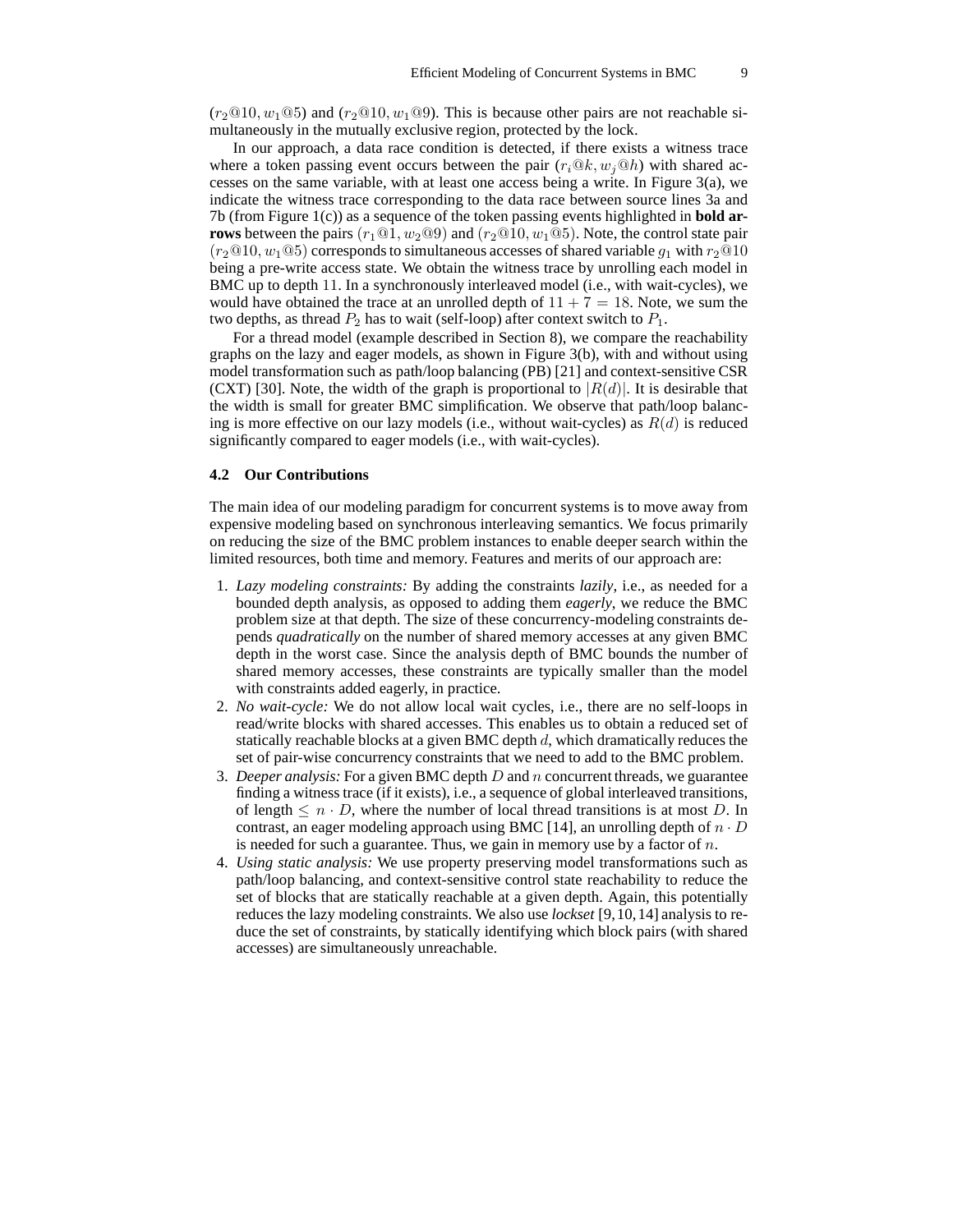5. *SMT-based BMC:* We use an SMT solver instead of a traditional SAT solver, to exploit the richer expressiveness, in contrast to bit-blasting. We effectively capture the *exclusivity* of the pair-wise constraints, i.e., for a chosen shared access pair, other pairs with a common access are implied invalid immediately.

## **5 Lazy Modeling of Concurrent Systems**

We present details of our modeling in Sections 5.1 and 5.2.

### **5.1 Sound Abstraction: Independent Thread Models**

We perform source-to-source transformations to directly use a model builder (F-Soft [29]) for sequential programs and obtain sound abstraction.

**Token:** We introduce a global Boolean variable, a token TK, to signify that the thread with the token can execute a shared access operation and commit its current shared state to be *visible* to the future transitions. Initially, only one thread, chosen non-deterministically, is allowed to assert TK. Later, this token is *passed*, from one thread to another, i.e., deasserted in one thread and asserted by the other thread, respectively.

**Logical Clock:** To obtain a total ordering on token *passing* events, we use the concept of *logical clocks* and *timestamp* [28]. We add a global clock variable  $CS<sub>i</sub>$  for each thread  $P_i$ , so that the tuple  $(CS_1 \cdots CS_n)$  represents the logical clock. These variables are initialized to 0. Whenever a token  $TK$  is acquired by a thread  $P_i$ ,  $CS_i$  is incremented by 1 in  $P_i$ . The variable  $CS_i$  keeps track of the number of occurrences of token passing events wherein thread  $P_i$  acquires the token from another thread  $P_j$ ,  $j \neq i$ .

**Race Detector:** We add a race detector local Boolean variable  $RD_i$  for each thread  $P_i$ . This variable is set to 1 (initially, 0) whenever a shared variable is accessed in thread  $P_i$ and written in another thread  $P_j$  while token is passed from  $P_j$  to  $P_i$ .

**Localization:** For each thread, we make the global variables *localized* by renaming.

**Atomic Procedures:** We add atomic thread-specific procedures read\_sync and write\_sync before and after every shared access. In the read sync procedure, each *localized* shared and race detector variable get a non-deterministic value, (ND), while in the write sync procedure only  $TK$  gets an ND value.

**Synchronization primitives:** Operations lock(lk) and unlock(lk) are modeled as atomic operations assume( $lk = 1$ ) and assume( $lk = 0$ ), respectively. To maintain synchronization semantics, we only consider wait-free execution [15] where the acquisition of the same lock twice is disallowed in a row without an intermediate unlock. Note, this consideration is sufficient to find all data races.

### **5.2 Concurrency Constraints**

Given independent abstract models, obtained as above, we add concurrency constraints *incrementally*, and *on-the-fly* to each BMC instance, in addition to the transition constraints of the individual thread models and property constraints. The concurrency constraints capture *inter-* and *intra-* thread dependencies due to interleavings, and thereby, eliminate additional behaviors in the models up to a bounded depth. Specifically, these constraints comprise (a) pair-wise, i.e., inter-model constraints (shown in Table 1), (b) single-threaded, i.e., intra-model constraints (shown in Table 2), and (c) global constraints (shown in Table 3). In the following, we use  $R_i(d)$ ,  $0 \leq d \leq D$ , to denote the set of control states reachable at depth  $d$  for each thread model  $LM_i$ , for a given BMC bound D. (Note, we compute  $CSR$  on each of the models  $LM_i$  separately before starting BMC.) Also, we use  $x_i^k$  to denote the expression for the variable x in the unrolled model  $LM_i$  at depth  $k$ .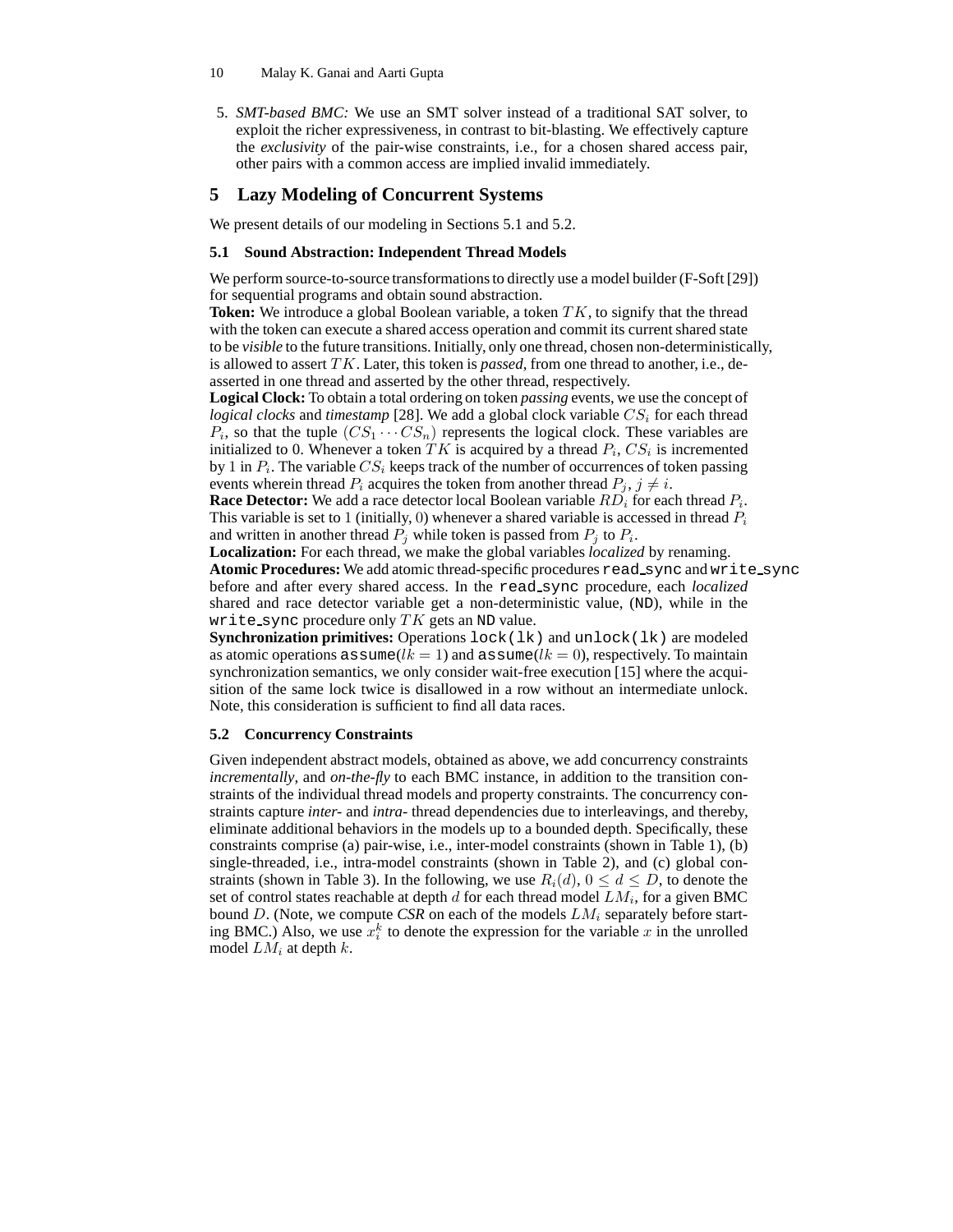**P1. Read-Write Synchronization Enabling Constraint:** For every pair of *read sync* control state in  $LM_i$ ,  $r_i \in R_i(k)$  and *write\_sync* control state in  $LM_j$ ,  $j \neq i$ ,  $w_j \in R_j(h)$ , we introduce a Boolean variable  $RW_{ij}^{kh}$ , and add the following enabling constraint:

$$
RW_{ij}^{kh} \Longleftrightarrow (B_{r_i}^k \wedge \neg TK_i^k \wedge B_{w_j}^h \wedge TK_j^h \wedge CS_{ii}^k = CS_{ij}^h)
$$
 (1)

If  $RW_{ij}^{kh} = 1$ , we say, the *token passing condition* is enabled.

**P2. Read-Write Synchronization Exclusivity Constraint:** Let  $RS_i^k$  define the set  $\{RW_{ij}^{kh} | i \neq j \}$  $j, 0 \leq h \leq d$  for a *read\_sync* control state of  $LM_i$  at depth k. To allow at most one *write\_sync* (from a different thread) to match with this *read\_sync*, we assign a unique id  $a_j^h \neq 0$  to each element of  $RS_i^k$ . We add a new variable  $RC_i^k$  for the *read\_sync* control state of  $LM_i$  at depth k, *require* that it takes value  $a_j^h \neq 0$  *iff*  $RW_{ij}^{kh} = 1$ . Similarly, we introduce a new variable  $WC_j^h$  for the *write\_sync* control state of  $LM_j$  at depth h, and *require* that it takes value  $b_i^k \neq 0$ *iff*  $RW_{ij}^{kh} = 1$ . The constraints added are:

$$
RW_{ij}^{kh} \Longleftrightarrow (RC_i^k = a_j^h), a_j^h \neq 0 \tag{2}
$$

$$
RW_{ij}^{kh} \Longleftrightarrow (WC_j^h = b_i^k), b_i^k \neq 0 \tag{3}
$$

Thus, if  $RW_{ij}^{kh} = 1$ , we require that both  $RC_i^k \neq 0$  and  $WC_j^h \neq 0$ ; and vice-versa.

**P3. Read-Write Synchronization Update Constraint:** For every  $RW_{ij}^{kh}$  variable introduced, we add the following update constraints:

$$
RW_{ij}^{kh} \Longrightarrow \bigwedge_{p=1}^{m} g_{pi}^{k+1} = g_{pj}^{h}
$$
 (4)

$$
RW_{ij}^{kh} \Longrightarrow (TK_i^{k+1} \wedge \neg TK_j^{h+1}) \tag{5}
$$

$$
RW_{ij}^{kh} \Longrightarrow (CS_{ii}^{k+1} = CS_{ii}^k + 1) \wedge \left(\bigwedge_{q=1, q\neq i}^{n} CS_{qi}^{k+1} = CS_{qj}^h\right) \tag{6}
$$

**P4. Data Race Detection Property Constraint:** We define two predicates *will access* and *just written* statically, where *will access*( $r_i$ ,  $g$ ) = 1 *iff* shared variable g is accessed in the next local control state reachable from  $r_i$ , and *just\_written*( $w_i$ ,  $g$ )= 1 *iff* shared variable g was written in the previous local control state reachable to  $w_i$ . We add the following race detection constraint only if *will\_access*( $r_i$ ,  $q$ ) = 1 and *just\_written*( $w_i$ ,  $q$ ) = 1:

$$
RW_{ij}^{kh} \Longrightarrow RD_i^{k+1} \tag{7}
$$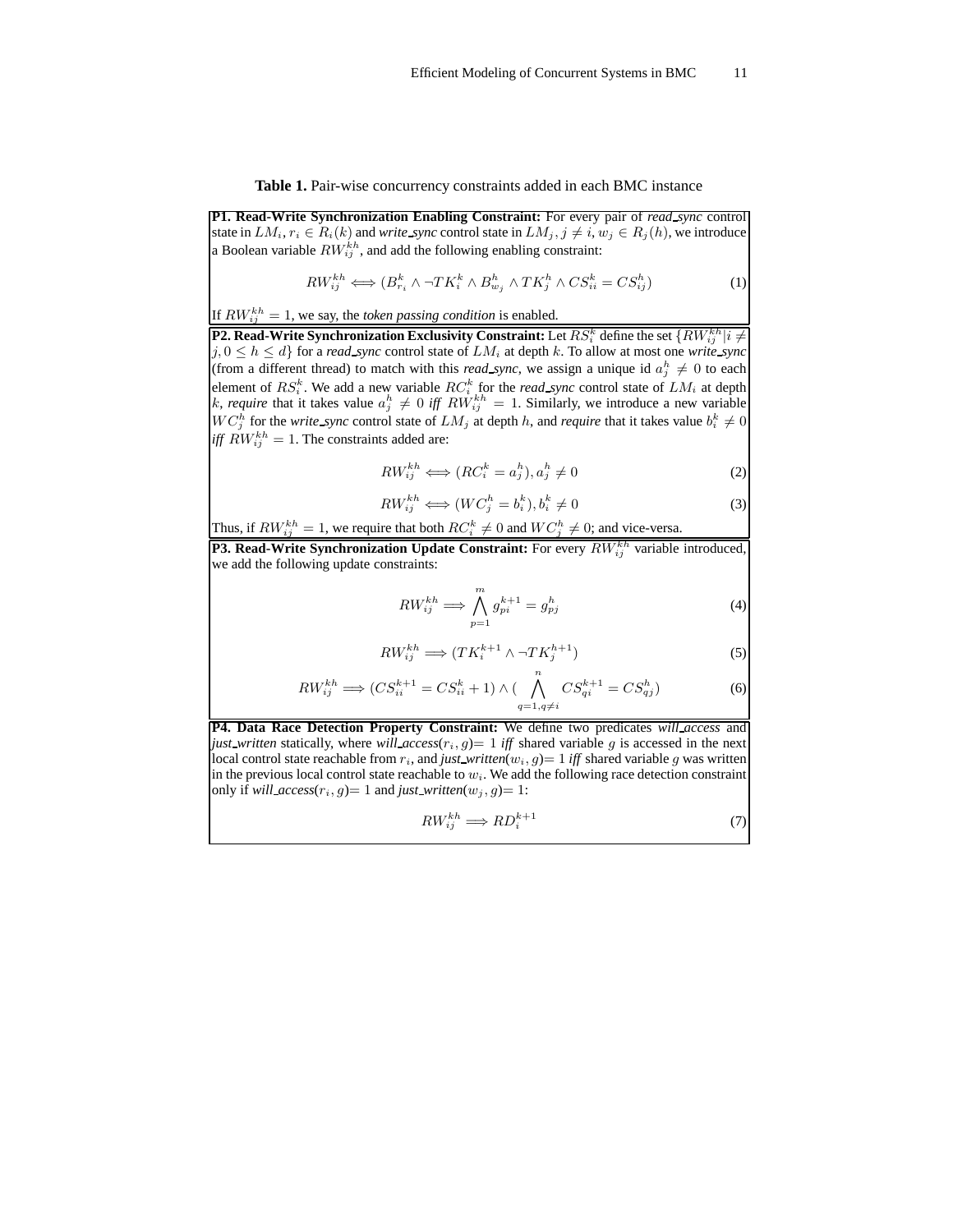### **Table 2.** Single threaded concurrency constraints added in each BMC instance

**S1. No Sync Update Constraint:** When none of the token passing events is triggered for a *read\_sync* control state of  $LM_i$  at depth k, we force the next state values to be *unchanged* for each localized shared and race detector variable in  $LM_i$  by adding:

$$
RC_i^k = 0 \Longrightarrow (\bigwedge_{p=1}^m g_{pi}^{k+1} = g_{pi}^k) \land (RD_i^{k+1} = RD_i^k)
$$
\n
$$
(8)
$$

$$
RC_i^k = 0 \Longrightarrow TK_i^{k+1} = TK_i^k \tag{9}
$$

$$
RC_i^k = 0 \Longrightarrow \bigwedge_{q=1}^n CS_{qi}^{k+1} = CS_{qi}^k \tag{10}
$$

Similarly, for every *write\_sync* control state of  $LM_j$  at depth  $h$ , we force the next state token value to be *unchanged* by adding a similar constraint:

$$
WC_j^h = 0 \Longrightarrow TK_j^{h+1} = TK_j^h \tag{11}
$$

**S2. Lock/Unlock Synchronization Constraint:** To model assume( $lk = 0$ ) in *lock* control state  $l_i$  of  $LM_i$  at depth k, and similarly, for *unlock* control state  $ul_i$ , we add

$$
B_{l_i}^k \Longrightarrow (\neg lk_i^k); \qquad B_{u l_i}^k \Longrightarrow (lk_i^k)
$$
\n<sup>(12)</sup>

**S3. Write Commit Constraint:** We make only a write operation commit its current shared state to be *visible* to the future transitions by adding the following constraint in *write sync* control state  $w_j$  of  $LM_j$  at depth h corresponding to write operation only, i.e.,

$$
B_{w_j}^h \Longrightarrow TK_j^h \tag{13}
$$

**S4. Single Control State Reachability Property Constraint:** For checking reachability of a local control state  $a \in C_i$ , we add constraint:

$$
B_a^k \Longrightarrow TK_i^k \tag{14}
$$

#### **Table 3.** Global concurrency constraints added in each BMC instance

| <b>Single Token Constraint:</b> Initially, exactly one thread model has the token. We add,                                                                                                                    |      |  |  |  |  |  |  |
|---------------------------------------------------------------------------------------------------------------------------------------------------------------------------------------------------------------|------|--|--|--|--|--|--|
| $(\bigvee T K_i^0) \wedge (\bigwedge T K_i^0 \Longrightarrow \neg T K_i^0)$<br>$1\leq i\leq n$                                                                                                                | (15) |  |  |  |  |  |  |
| <b>Multiple Race Detections:</b> To check multiple data races <i>incrementally</i> , we add the following<br>blocking clause corresponding to the <i>token passing events</i> seen in the last witness trace. |      |  |  |  |  |  |  |

$$
\neg(RW_{ij}^{kh} \wedge \dots \wedge RW_{i'j'}^{k'h'}) \tag{16}
$$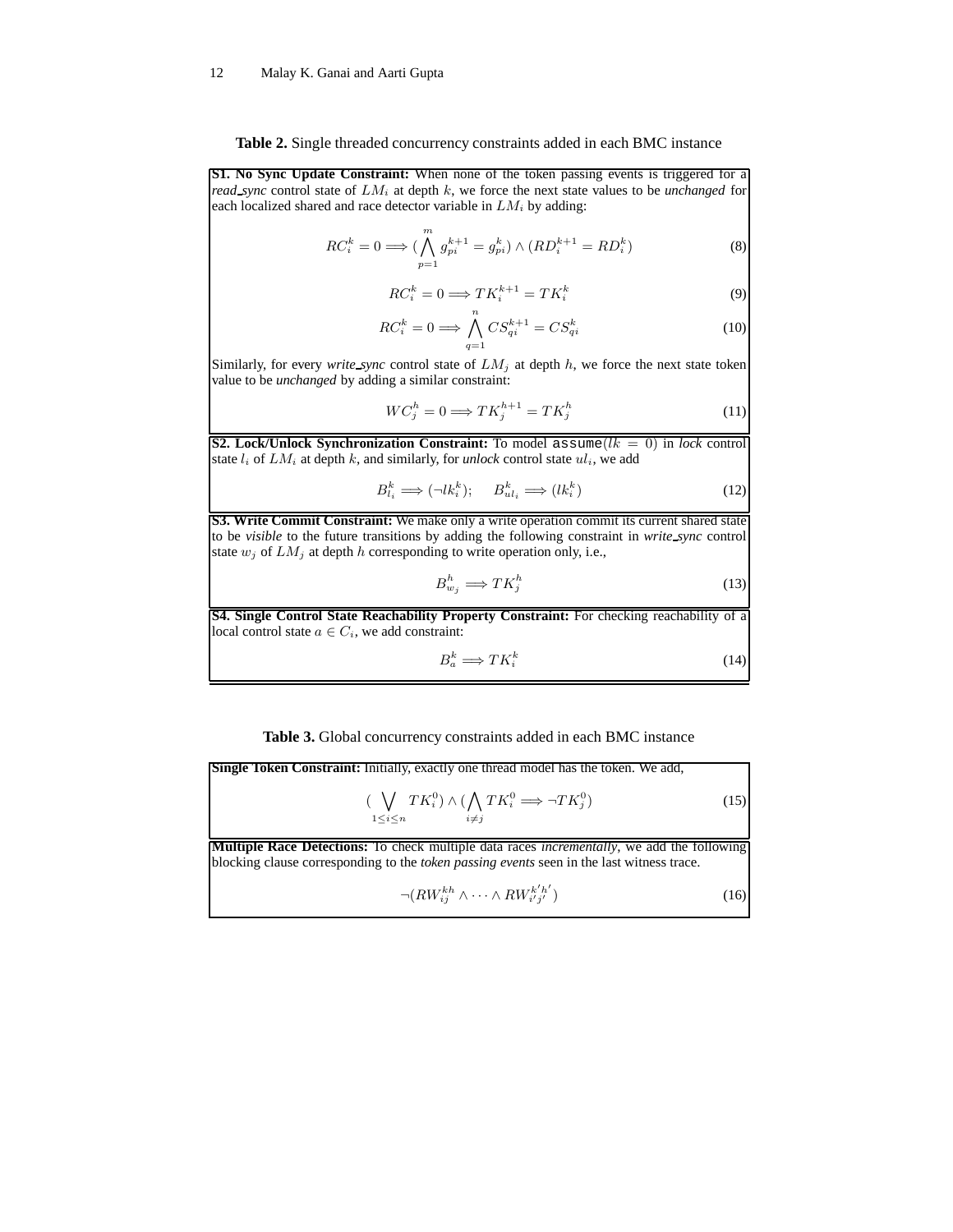We add the following pair-wise (i.e., inter-model) constraints *P1-P4* between unrolled models  $LM_i$  and  $LM_j$  at depths k and h, respectively as shown in Table 1.

- **P1. Read-Write Synchronization Enabling Constraint:** The constraints (Eqn 1) capture the enabling of *token passing* condition. This happens exactly when: a) thread model  $LM_i$  is in *read\_sync* control state (i.e., pre-access shared state) at depth  $k$ and does not hold the token, b) thread model  $LM_j$  is in *write\_sync* control state (i.e., post-access shared state) at depth  $h$  and holds the token, and c) thread model  $LM_j$  has the latest value of clock variable of  $LM_i$ , and both threads agree on that. Note, this constraint *per se* is not enough for *token passing*, and we require the following exclusivity constraint as well.
- **P2. Read-Write Synchronization Exclusivity Constraint:** Exclusivity constraints (Eqn 2- 3) ensure that for a chosen pair for token passing  $(r_i@k, w_j@h)$  with  $i \neq j$ , other pairs  $(r_i@k, w_{j'}@h')$  with  $h \neq h'$  or  $j \neq j'$  and  $(r_{i'}^{k'})$  $a_{i'}^{k'}, w_j^h$ ) with  $i \neq i'$  or  $k \neq k'$ are *implied invalid*. As shown in Figure 3(a), the pair  $(r_1@1, w_2@3)$  excludes other pairs  $(r_1@1, w_2@6), (r_1@1, w_2@9), (r_1@4, w_2@3),$  and  $(r_1@7, w_2@3)$  due to specific values of variables  $RC_1^1$  and  $WC_2^3$  chosen. Note, Eqn 1, together with Eqn 2 and 3, define  $RW_{ij}^{kh}$ . We say a *token passing event* is triggered *iff*  $RW_{ij}^{kh} = 1$ .
- **P3. Read-Write Synchronization Update Constraint:** If the token passing event is triggered, each localized shared variable of  $LM_i$  at depth k gets the current state value of the corresponding localized shared variable of  $LM_i$  at depth h (Eqn 4), the next state value of token of  $LM_i$  is constrained to 1, while it is constrained to 0 for  $LM_i$ , indicating a transfer of the token (Eqn 5), the next state value of the clock variable of  $LM_i$  is incremented by 1, while the remaining clock variables are *sync*-ed with that of  $LM_i$  (Eqn 6).
- **P4. Data Race or Pair-wise Reachability Property Constraints:** A data race is detected, i.e.,  $RD_i^{k+1} = 1$  at thread model i at depth  $k+1$  whenever for a shared variable g read-write synchronization enabling constraint  $RW_{ij}^{kh}$  holds (Eqn 7) with at least one write access on g. To check whether control states  $a \in C_i$  (of  $LM_i$ ) and  $b \in C_j$  (of  $LM_j$ ) are reachable simultaneously, we reduce the reachability problem to a token passing event detection, i.e.,  $RW_{ij}^{kh} = 1$  by adding control states *read sync* and *write sync* before and after control states a and b.

We add following single-threaded (i.e., intra-model) constraints *S1-S4* for each thread model  $LM_i$  ( $LM_j$ ) at depth k (h) as shown in Table 2.

- **S1. No Sync Update Constraint:** The constraints (Eqn 8-11) keep the states of threadspecific localized global variables, and newly introduced variables unchanged when there is no token passing event (i.e. no context switching) occurs.
- **S2. Lock/Unlock Synchronization Constraint:** The constraints (Eqn 12) assert/deassert the locking predicate variables in the respective lock/unlock states.
- **S3. Write Commit Constraint:** The constraints (Eqn 13) make the write operation of a thread visible to others by asserting the token.
- **S4. Single Control State Reachability Property Constraint:** Like *S3*, the constraints (Eqn 14) make the reachability of control state visible by asserting the token.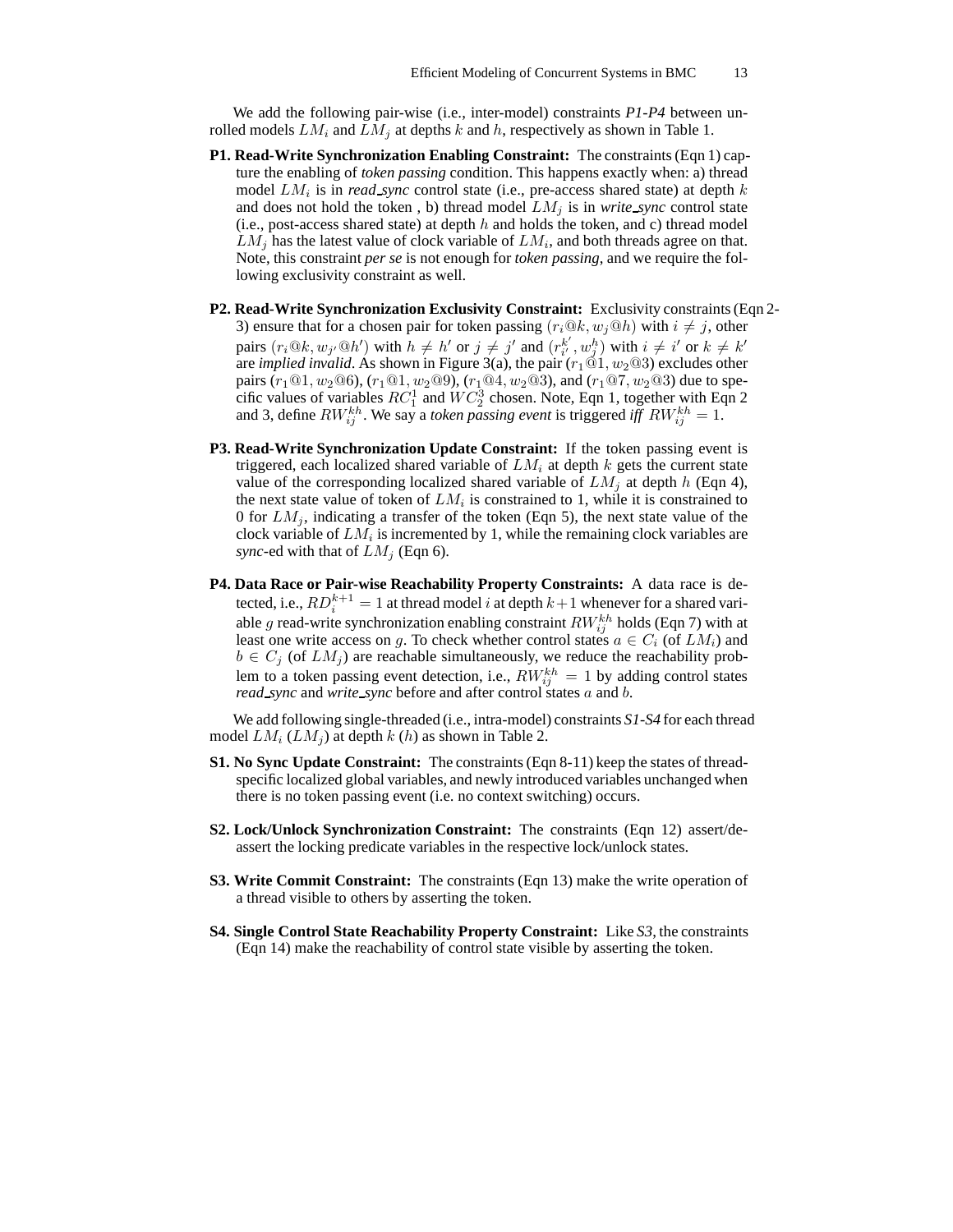As shown in Table 3, we add a single token constraint (Eqn 15) needed for total order and blocking clauses (Eqn 16) to detect multiple data races.

## **6 Correctness and Size Complexity**

**Theorem 1** *(Correctness) (A) The lazy modeling constraints allow only those traces that respect the sequential consistency of memory model and synchronization semantics up to the bound* D*, i.e., our modeling is complete.*

*(B) Further, if there exists a witness for a reachability property, such that the global trace length is*  $\leq n \cdot D$  *and each local trace length*  $\leq D$ *, there exists an equivalent trace allowed by our model corresponding to the witness trace. In other words, our modeling is sound in that it does not miss any witness up to these bounds.*

*Proof:* Here is an outline with details in Appendix A.

- **–** *Completeness:* Our modeling captures the requirements for sequential consistency (a) *program order*: using the transition model of each thread, *No Sync Update Constraint* (Eqn 9-11), and *Write Commit Constraint* (Eqn 13), (b) *total order of shared accesses:* using logical clock along with *Read-Write Synchronization* (Eqn 5 and 6) and *No Sync Update Constraint* (Eqn 9 and 10), (c) *read value rule:* using *Read-Write Synchronization Constraint* (Eqn 4), and *No Sync Update Constraint* (Eqn 8), and (d) *mutual exclusion rule:* using *Lock/Unlock Synchronization Constraint* (Eqn 12).
- **–** *Soundness:* We add pair-wise constraints for *all* pairs of shared accesses that are *statically reachable* up to the bounded depth. Thus, we capture all possible interleavings of shared accesses up to the bound, and hence, we cannot miss any witness up to the bound.

### **6.1 Size Complexity**

We now discuss the size of constraints and variables *incrementally* added at each depth  $d$  for  $n$  concurrent threads. We consider thread specific read sync and write sync procedure calls, without inlining. This implies that at each unrolled depth  $k$  of  $LM_i$ , at most one *read\_sync* control state  $r_i$  and at most one *write\_sync* control state  $w_i$  belong to the reachable set  $R_i(k)$ . Thus, at depth d,  $r_i$  (or  $w_i$ ) block is paired with at most  $(n \cdot d)$   $w_j$  (or  $r_j$ ) blocks. Since there are n threads, we have at most  $(n^2 \cdot d)$  pairs. Thus, at depth d, the number of pair-wise constraints added, and variables introduced are  $O(d)$ , and number of non-pair constraints added is  $O(1)$ . Overall, the size of constraints and variables added up to depth d is  $O(d^2)$ . Thus, the concurrency constraints grow *quadratically* with unrolling in the worst case.

For X memory accesses up to depth  $d$ , the size complexity can be shown to be  $O(X^2)$ . To compare, the previous approaches [23, 24], incur a *cubic* cost, i.e.,  $O(X^3)$ , for a given memory model and a test program.□.

## **7 Removal of Redundant Concurrency Constraints**

We use various static analyses to reduce the number of context switches to consider. We identify and remove redundant concurrency constraints corresponding to them as follows:

**–** *CFG transformation* (PB): We use path/loop balancing transformations [21] on each thread model independently to obtain a reduced set of statically reachable blocks in *CSR*. This reduces concurrency and unrolled transition constraints.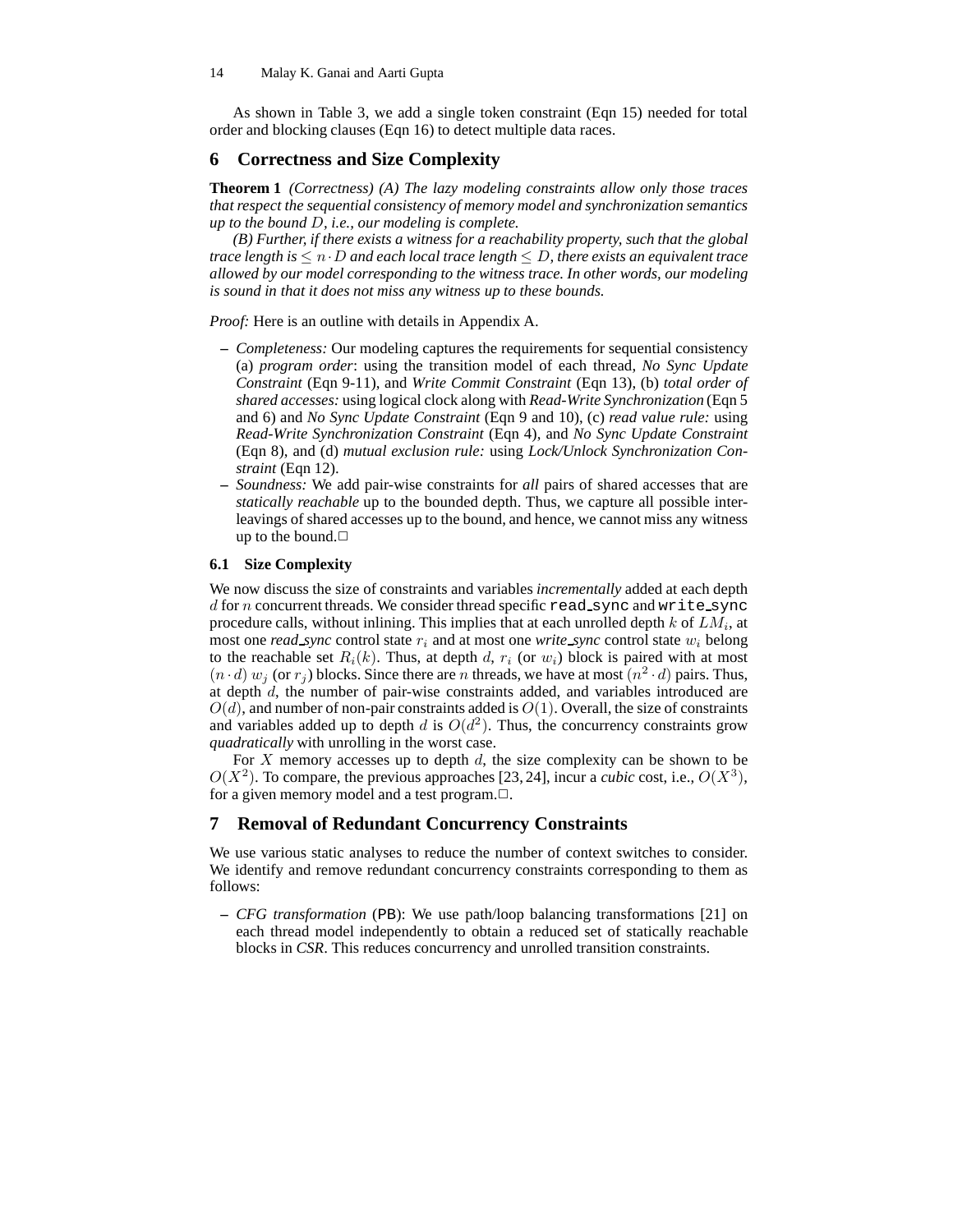- **–** *Lockset-based analysis* (MTX): We determine statically pair-wise unreachability of *read sync* and *write sync* control states using *lockset* [9, 10, 14] analysis. For such pairs of *read sync* and *write sync* control states that are mutually exclusive (e.g., due to matching locks/unlocks), we do not add pair-wise constraints as the concurrency semantics forbids context-switching between those thread states.
- **–** *Context-sensitive CSR* (CXT): In our modeling, we handle non-recursive procedures by creating a single copy and using extra variables to encode the call/return sites. (Recursive procedures are inlined upto some user-chosen depth). However, not inlining a procedure can cause *false* loops in the CFG of each thread, due to unmatched calls/returns of a procedure. We avoid saturation in CSR due to *false* loops in CSR by determining reachability in a context-sensitive manner, i.e., by matching the call/return sites for each procedure call. We observe in our experimental results that such analysis gives a dramatically reduced set of reachable *read sync* and *write sync* control states, and hence, a reduction in the set of pair-wise constraints added.

*Discussion:* The above mentioned static analysis techniques are not required to be precise as the imprecision does not affect completeness and soundness (Theorem 1) and size complexity of the overall analysis. However, less precise (but conservative) static analysis may result in less simplification and thereby poorer BMC performance. Furthermore, we can utilize transactions and/or partial order reductions [8,14], to eliminate some pair-wise concurrency constraints.

### **8 Experiments**

We experimented on the Daisy file system [31], a public benchmark used to evaluate and compare various concurrent verification techniques for concurrent threads communicating with shared memory and locks/unlocks. It is a 1KLOC Java implementation of a representative file system, where each file is allocated a unique inode that stores the file parameters, and a unique block which stores data. Each access to a file, inode or block is guarded by a dedicated lock. Since a thread does not guarantee exclusive operations on byte access, potential race conditions exist. This system has some known data races. For our experiments, we used a C version of the code [14] with a two-threaded concurrent system.

We conducted our experiments on an SMT-based BMC framework similar to [21]. We used the yices-1.0 [32] SMT solver at the back-end. We compared our *lazy modeling* with an *eager modeling*. In eager modeling approach, we add the pair-wise constraints in the model itself between the states with shared access, that also have waitcycles. We applied BMC simplification using *CSR* as discussed in Section 2.3 for all cases, referred to as the baseline strategy. We then combined this baseline strategy with other static analysis techniques such as path balancing/loop CFG transformations (PB) on CFG [21], context-sensitive analysis (CXT), and *lockset* analysis (MTX) [9, 10, 14]. We conducted controlled experiments with various combinations of these techniques.

### **8.1 Comparing BMC results**

We now compare the performance of SMT-based BMC on detecting *multiple* data races, on both eager/lazy models, in various combinations of strategies. Note, multiple race detection is an optional feature. We detect *multiple data races* incrementally, by adding a blocking clause corresponding to the token passing events*seen* in the last witness trace to the satisfiable BMC instance, and then continuing the search. We conducted our experiments on a workstation with dual Intel 2.8 GHz Xeon Processors with 4GB physical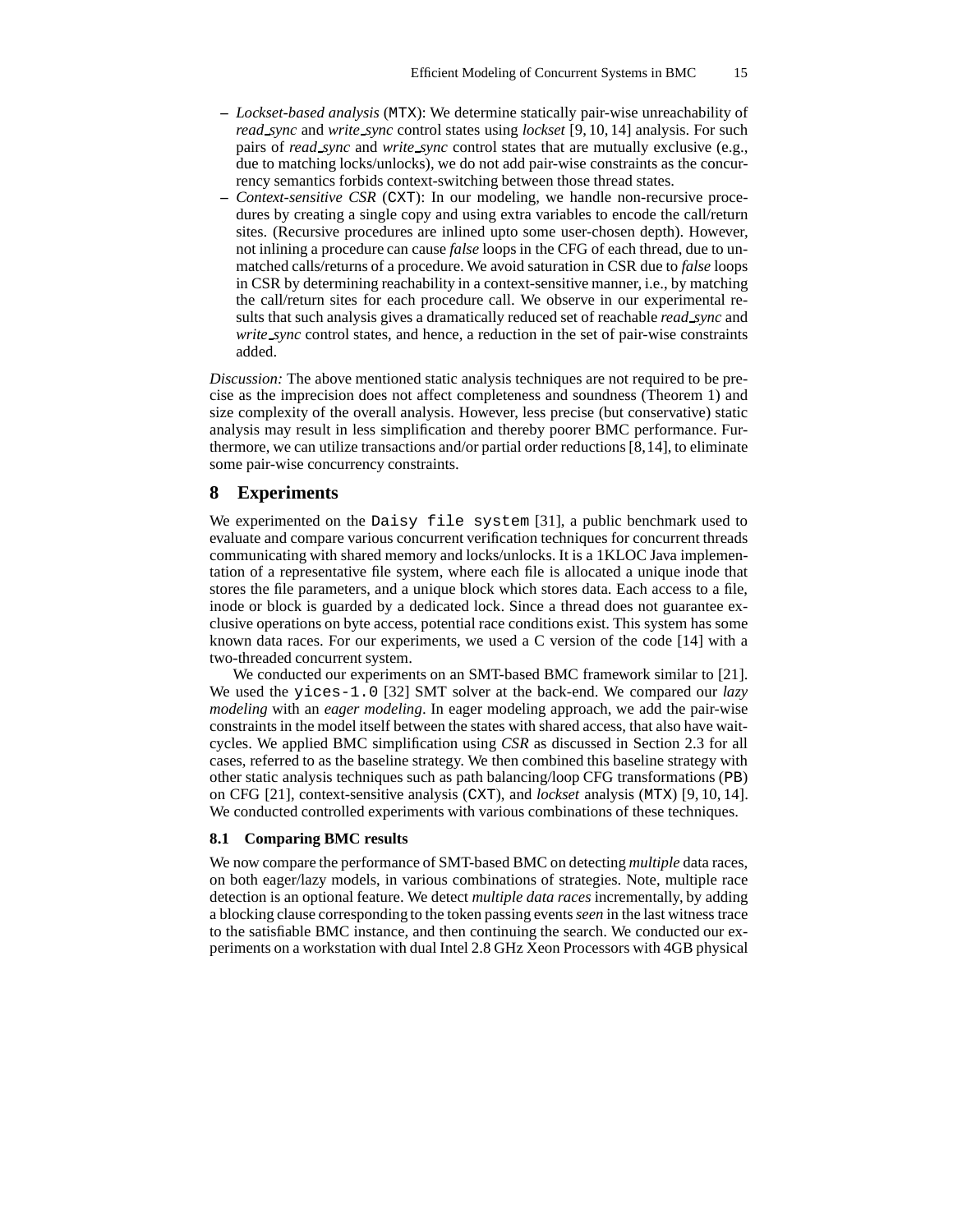memory running Red Hat Linux 7.2, using a 6 hrs ( $\approx$ 20Ks) time limit and unroll bound limit of 300 for each BMC run. The results are summarized in Table 4(a). Column 1, shows the modeling approach (eager/lazy); Columns 2-6 show BMC results for various combinations of static analysis methods. Each *data point* (d : t, m) corresponds to a performance summary of BMC up to depth  $d$ , with  $t$  and  $m$  representing the cumulative run time and memory used, respectively. Note, cumulative time includes the solve time incurred in the previous depths for the same run. We show a selected few *data points* for comparison. Specifically, Column 2 shows data for CSR with no PB and no CXT; Column 3 shows data for CSR with PB and no CXT; Column 4 shows data for CSR with PB and CXT; Column 5 shows data for CSR with PB, CXT and MTX; and Column 6 shows data for CSR with PB and MTX, but no CXT. For eager modeling, due to noninlining of procedure calls, we did not obtain any useful lockset information to reduce the constraints statically, and therefore, results in the columns (CSR+PB+CXT+MTX) and (CSR+PB+MTX) are the same as (CSR+PB+CXT) and (CSR+PB), respectively. As an example, consider BMC at unroll depth 64. BMC on eager model with CSR times out (TO) requiring 66 Mb, while on lazy model with CSR it takes 26s and 39Mb.

In general, PB and CXT help BMC go deeper in both the eager and lazy models. However, CXT has a pronounced effect on the BMC performance. We also observed that the *lockset* analysis helps in improving the BMC performance, but not significantly. BMC on eager model, in general, does not go very deep, and times out in all cases without detecting any data races. In contrast, BMC on lazy model with (CSR+PB+CXT) or (CSR+PB+CXT+MTX) is able to find 50 data races in a single BMC run. Note, less precise static analysis CSR and CSR+PB show poorer performance compared to CSR+PB+CXT and CSR+PB+CXT+MTX.

In Table  $4(b)$ , we provide details of BMC performance on lazy models using  $CSR+PB+CXT+MTX$ on the first five data races. Column 1 shows the data races listed in the order of detection; Columns 2-4 show the BMC depth, cumulative time, and memory used, respectively. Column 5 shows the context-switches in the trace, each denoted as  $(P_i : k_i, l_i) \rightarrow (P_j :$  $(k_j, l_j)$  where model  $P_i$  executes *uninterrupted* from depth  $k_i$  to  $l_i$ , and then switches the context to  $P_i$  at depth  $k_i$ . The Daisy example intentionally included many data races as a benchmark. Each race reported here corresponds to a unique set of context-switches in the witness trace. As an example, the first data race is detected at depth 143 taking 12s and 10Mb. There are 3 context switches: a  $P_1$  run from depth 0 to 127, followed by a  $P_2$  run from depth 0 to 127, followed by another  $P_1$  run from 128 to 142, followed by a data race detection when  $P_2$  accesses the same variable at depth 128. Note, the length of the trace is  $271(= 143 + 128)$ .

### **8.2 Comparison with related work**

In a related effort [14], two write-write data races were detected for the same benchmark, i.e. Daisy file system [31], using 1283s and 122Mb, and 5925s and 902Mb, respectively. Note, our eager modeling (used in experiments) differs from them mainly in the back-end solver, i.e., SMT vs SAT, and in use of static reduction methods, which was the crux of their approach. We believe that the orders of magnitude improvement in BMC performance (as reported in Table 4(b)), are attributed mainly to our lazy modeling paradigm that facilitates dramatic size-reduction of BMC instances.

In contrast to a closely related work TCMBC [15], we do not bound the number of context switches. Further, we add constraints lazily and incrementally during BMC unrolling. TCBMC, built over CBMC [33], translates concurrent C threads into static single assignment (SSA) form, and adds constraints for a bounded number of contextswitches for a bounded depth. TCMBC approach requires full inlining of functions and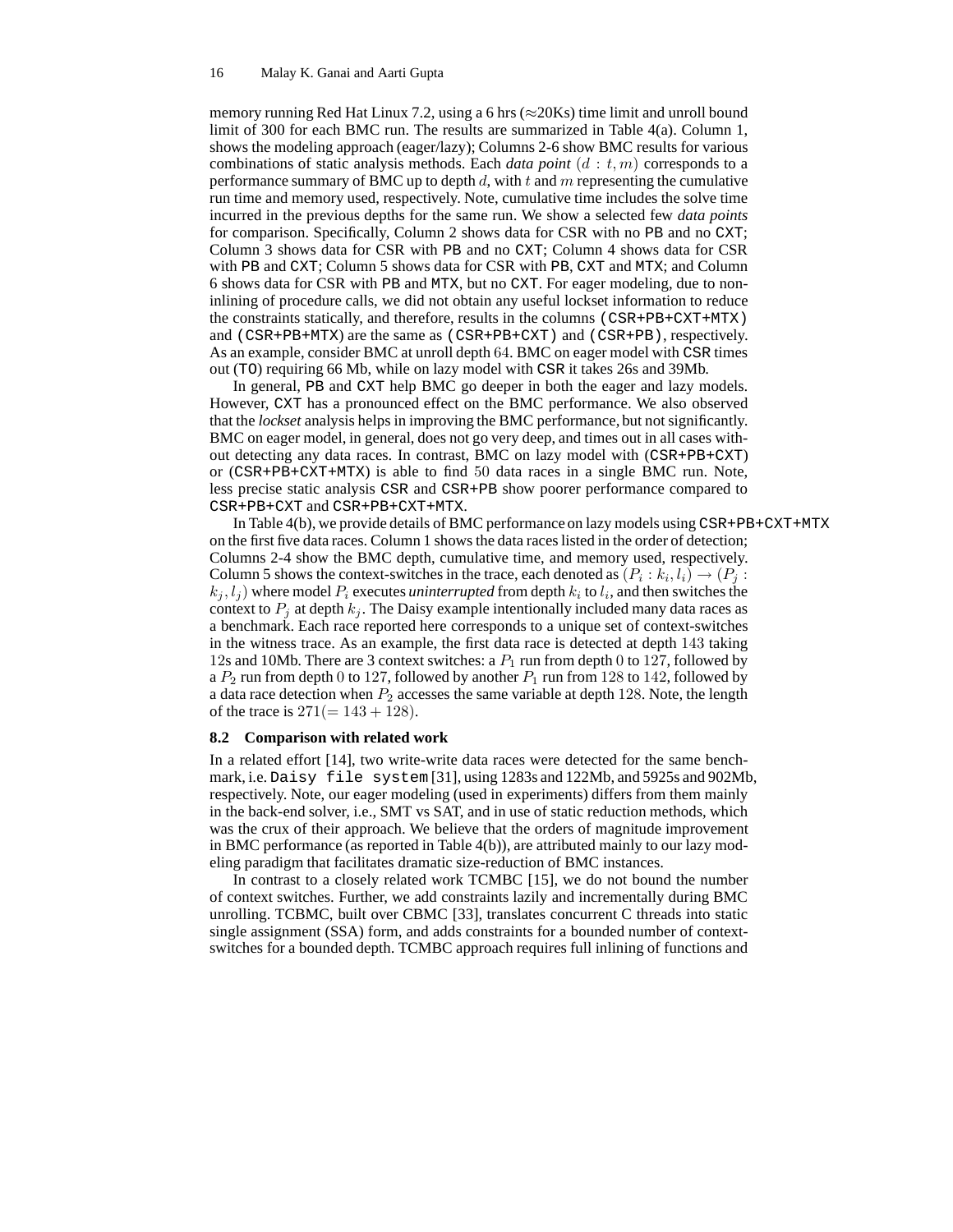unwinding of loops like CBMC. This CBMC-based approach, therefore, is not scalable to large piece of code or code with reactive behavior, as shown previously [29].

We also contrast our work with [23, 24], where weaker memory models are considered. However, these approaches only check given test programs. Further, the number of concurrency constraints they add are *cubic* [24] in the number of shared accesses, while we add a *quadratic* number of constraints.

|                                                                                   | (a) Comparing SMT-based BMC                                                    |                          |                             |                               |                              | (b) First 5 Data Race Traces using |            |         |                                                                  |                                                                                                         |
|-----------------------------------------------------------------------------------|--------------------------------------------------------------------------------|--------------------------|-----------------------------|-------------------------------|------------------------------|------------------------------------|------------|---------|------------------------------------------------------------------|---------------------------------------------------------------------------------------------------------|
| on Lazy/Eager Models                                                              |                                                                                |                          |                             |                               | CSR+PB+CXT+MTX on lazy model |                                    |            |         |                                                                  |                                                                                                         |
|                                                                                   | <b>Static Analysis Strategies</b>                                              |                          |                             |                               |                              |                                    | <b>BMC</b> | TimeMem |                                                                  | $(P_i:k_i,l_i)$                                                                                         |
| Model                                                                             | CSR<br>(1)                                                                     | $CSR+PB$<br>(2)          | $CSR+PB$<br>$+{\rm CXT}(3)$ | $CSR+PB$<br>$+$ CXT+MTX $(4)$ | $CSR+PB$<br>$+MTX(5)$        |                                    | #depth sec |         |                                                                  | $\rightarrow (P_i:k_i,l_i)$<br>Mb $P_i$ executes from depths                                            |
|                                                                                   | d: t, m with $d \equiv$ BMC Depth, $t \equiv$ Cum. Time(s), $m \equiv$ Mem(Mb) |                          |                             |                               |                              |                                    |            |         |                                                                  | $k_i$ to $l_i$ uninterrupted<br>and context-switches                                                    |
| <b>Eager</b>                                                                      | 64: TO.66                                                                      | 64: 132.21<br>95: TO.59  | 64: 10.14<br>95:2K,31       | same as                       | same as                      |                                    |            |         |                                                                  | to $P_i$ at depth $k_i$ .                                                                               |
|                                                                                   |                                                                                |                          | 124: TO.49                  | (3)                           | (2)                          |                                    | 143        | 12      |                                                                  | $10$ $(1: \overline{0,127) \rightarrow (2:0,127) \rightarrow}$<br>$(1: 128.142) \rightarrow (2: 128.4)$ |
| $rac{1}{2}$ race?                                                                 | N                                                                              | N                        |                             | N                             | N                            |                                    | 174        | 25      |                                                                  | 13(1:0,127)                                                                                             |
| Lazy                                                                              | 64: 26.39                                                                      | 64:6.10                  | 64:2.6                      | 64:1.6                        | 64:3.10                      |                                    |            |         |                                                                  | $(1: 128, 173) \rightarrow (2: 128, -)$                                                                 |
|                                                                                   | 73: 8K.101<br>Yices                                                            | 95: 35.10<br>118: TO.114 | 95:5.8<br>118: 8.11         | 95:4.8<br>118: 8.11           | 95: 17.28<br>118: 15K.108    |                                    | 180        | 30      | 15                                                               | $(1: 0.14) \rightarrow (2: 0.179)$<br>$\rightarrow$ (1: 15.-)                                           |
|                                                                                   | aborted                                                                        |                          | 124:16.10<br>287: 2.7K.3    | 124: 9. 10<br>287: 2.4K.32    | 119: TO.112                  |                                    | 211        | 96      |                                                                  | $(1:0,127) \rightarrow (2:0,158) \rightarrow$<br>$17(1:128,158) \rightarrow (2:159,210)$                |
| race?                                                                             | N                                                                              | N                        | 50 races                    | 50 races                      | Ν                            |                                    |            |         |                                                                  | $\rightarrow$ (1:159,-)                                                                                 |
| Note: $N \equiv No$ Race Detected, * $\equiv$ Yices Aborted, TO $\equiv$ Time Out |                                                                                |                          |                             |                               |                              | 211                                | 99         | 18      | $(1: 0, 127) \rightarrow (2: 0.210)$<br>$\rightarrow$ (1: 128,-) |                                                                                                         |

**Table 4.** SMT-based BMC (a) Comparison Results (b) Sample Witness Traces

## **9 Conclusions and Future Work**

We described a novel lazy modeling paradigm for shared memory multi-threaded concurrent systems, that is more suitable for BMC compared to synchronous modeling of interleaving semantics proposed previously. Such direct modeling of concurrency semantics in BMC is geared toward reducing the size of BMC instances, and thereby, improving the performance of BMC for deeper analysis. We add concurrency constraints lazily, incrementally and on-the-fly during BMC unrolling that preserve the concurrency semantics up to the bounded depth. We demonstrated several benefits of such an approach without incurring the cost of modeling interleaving semantics. By avoiding wait-cycles, our modeling allows greater scope for reduction in size of a BMC instance.. In addition, we use various static analyses to reduce the number of contextswitches to consider, which further reduces the size of the constraints. We demonstrated the efficacy of our approach on a complex example.

In future, we would like to combine *partial-order reduction* methods [8, 14], add deadlock detection, and analyze weaker memory models.

### **References**

- 1. S. V. Adve and K. Gharachorloo. Shared memory consistency models: A tutorial. *IEEE Computer*, 1996.
- 2. L. Lamport. How to make multiprocessor computer that correctly executes multiprocess programs. *IEEE Transactions on Computers*, 1979.
- 3. A. Biere, A. Cimatti, E. M. Clarke, and Y. Zhu. Symbolic model checking without BDDs. In *Proc. of TACAS*, 1999.
- 4. Kenneth L. McMillan. *Symbolic Model Checking*. Kluwer Academic Publishers, 1993.
- 5. G. Ramalingam. Context sensitive synchronization sensitive analysis is undecidable. In *ACM Transactions on Programming Languages and Systems*, 2000.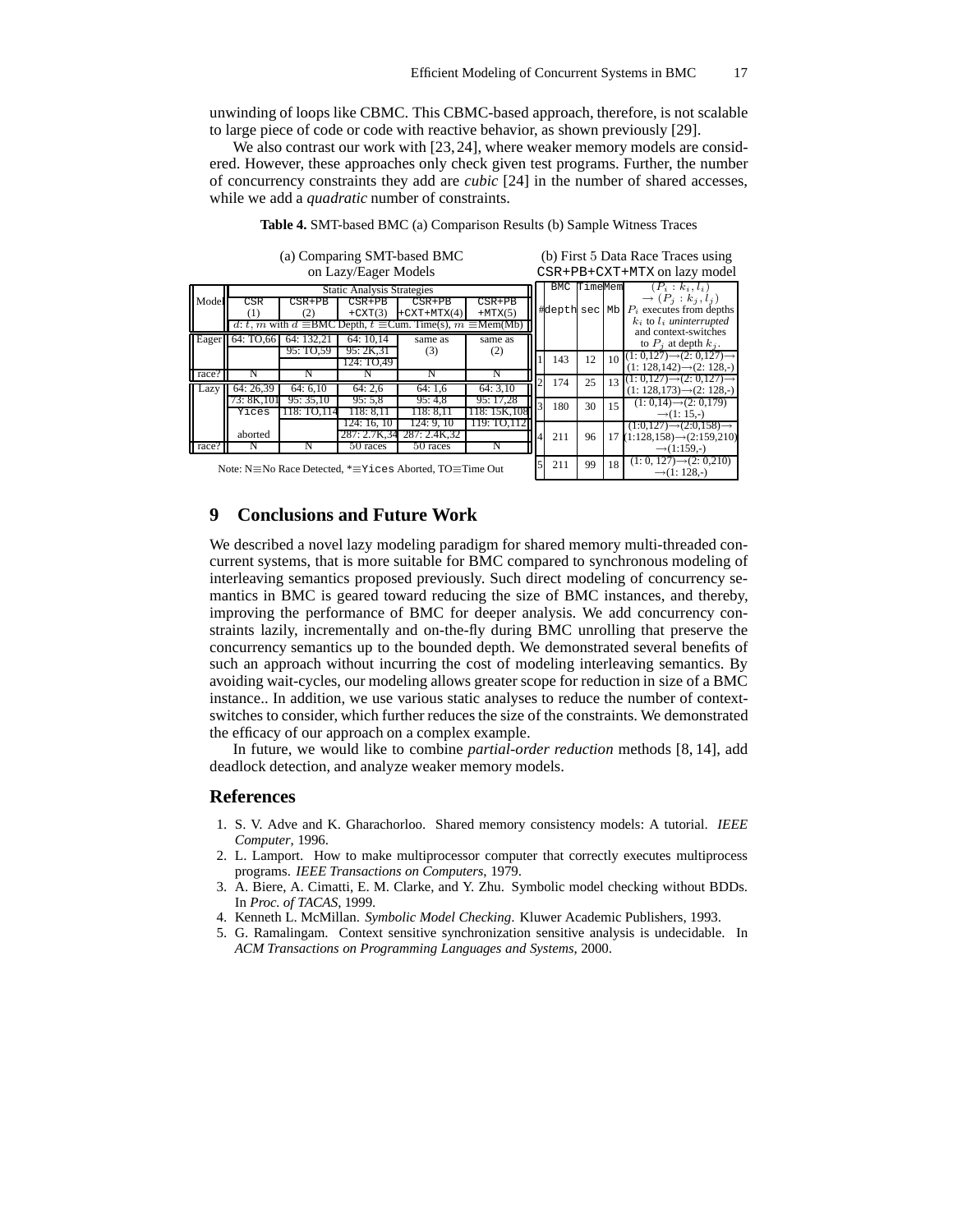- 6. P. Godefroid. Model checking for programming languages using verisoft. In *Proc. of POPL*, 1997.
- 7. T. Andrews, S. Qadeer, S. K. Rajamani, J. Rehof, and Y. Xie. ZING: Exploiting program structure for model checking concurrent software. In *Proc. of CONCUR*, 2004.
- 8. P. Godefroid. *Partial-order Methods for the Verification of Concurrent Systems: An Approach to the State-explosion Problem*. PhD thesis, 1995.
- 9. C. Flanagan and S. Qadeer. Transactions for software model checking. In *Proc. of TACAS*, 2003.
- 10. S. D. Stoller. Model-checking multi-threaded distributed Java programs. *Journal on STTT*, 2002.
- 11. S. D. Stoller and E. Cohen. Optimistic synchronization-based state-space reduction. In *Proc. of TACAS*, 2003.
- 12. V. Levin, R. Palmer, S. Qadeer, and S. K. Rajamani. Sound transaction-based reduction without cycle detection. In *Proc. of SPIN Workshop*, 2003.
- 13. R. Alur, R. K. Brayton, T. A. Henzinger, S. Qadeer, and S. K. Rajamani. Partial-order reduction in symbolic state space exploration. In *Proc. of CAV*, pages 340–351, 1997.
- 14. V. Kahlon, A. Gupta, and N. Sinha. Symbolic model checking of concurrent programs using partial orders and on-the-fly transactions. In *Proc. of CAV*, 2006.
- 15. I. Rabinovitz and O. Grumberg. Bounded model checking of concurrent programs. In *Proc. of CAV*, 2005.
- 16. F. Lerda, N. Sinha, and M. Theobald. Symbolic model checking of software. In *Electronic Notes Theoretical Computer Science*, 2003.
- 17. S. Qadeer and J. Rehof. Context-bounded model checking of concurrent software. In *Proc. of TACAS*, 2005.
- 18. O. Grumberg, F. Lerda, O. Strichman, and M. Theobald. Proof-guided Underapproximation-Widening for Multi-process Sytems. In *Proc. of POPL*, 2005.
- 19. B. Cook, D. Kroening, and N. Sharygina. Symbolic Model Checking for Asynchronous Boolean Programs. In *Proc. of SPIN Workshop*, 2005.
- 20. B. Dutertre and L. de Moura. A fast linear-arithmetic solver for DPLL(T). In *Proc. of CAV*, 2006.
- 21. M. K. Ganai and A. Gupta. Accelerating high-level bounded model checking. In *Proc. of ICCAD*, 2006.
- 22. S. V. Adve, M. D. Hill, B. P. Miller, and R. H. B. Netzer. Detecting data races on weak memory systems. In *Proc. of ISCA*, 1991.
- 23. Y. Yang, G. Gopalakrishnan, and G. Lindstrom. Memory-model-sensitive data race analysis. In *Proc. of ICFEM*, 2004.
- 24. S. Burckhardt, R. Alur, and M. M. K. Martin. CheckFence: Checking consistency of concurrent data types on relaxed memory models. In *Proc. of PLDI*, 2007.
- 25. Y. Yang, G. Gopalakrishnan, G. Lindstrom, and K. Slind. Nemos: A framework for axiomatic and executable specifications of memory consistency models. In *Proc. of IPDPS*, 2004.
- 26. Jan Wen Voung, Ranjit Jhala, and Sorin Lerner. Relay: static race detection on millions of lines of code. In *ESEC/SIGSOFT FSE*, pages 205–214, 2007.
- 27. Mayur Naik and Alex Aiken. Conditional must not aliasing for static race detection. In *Proc. of POPL*, pages 327–338, 2007.
- 28. L. Lamport. Time, clocks, and the ordering of events in a distributed system. *Communications of the ACM*, 1978.
- 29. F. Ivančić, Z. Yang, M. K. Ganai, A. Gupta, and P. Ashar. Efficient SAT-based Bounded Model Checking for Software Verification. In *Proceedings of ISOLA*, 2004.
- 30. M. K. Ganai and A. Gupta. Completeness in SMT-based BMC for software programs. In *Proc. of DATE*, 2008.
- 31. Joint CAV/ISSTA Special Event. Specification, Verification, and Testing of Concurrent Software. *http://research.microsoft.com/ quadeer/cav-issta.htm*, 2004.
- 32. SRI. Yices: An SMT solver. *http://fm.csl.sri.com/yices*.
- 33. D. Kroening, E. Clarke, and K. Yorav. Behavioral consistency of C and verilog programs using bounded model checking. In *Proc. of DAC*, 2003.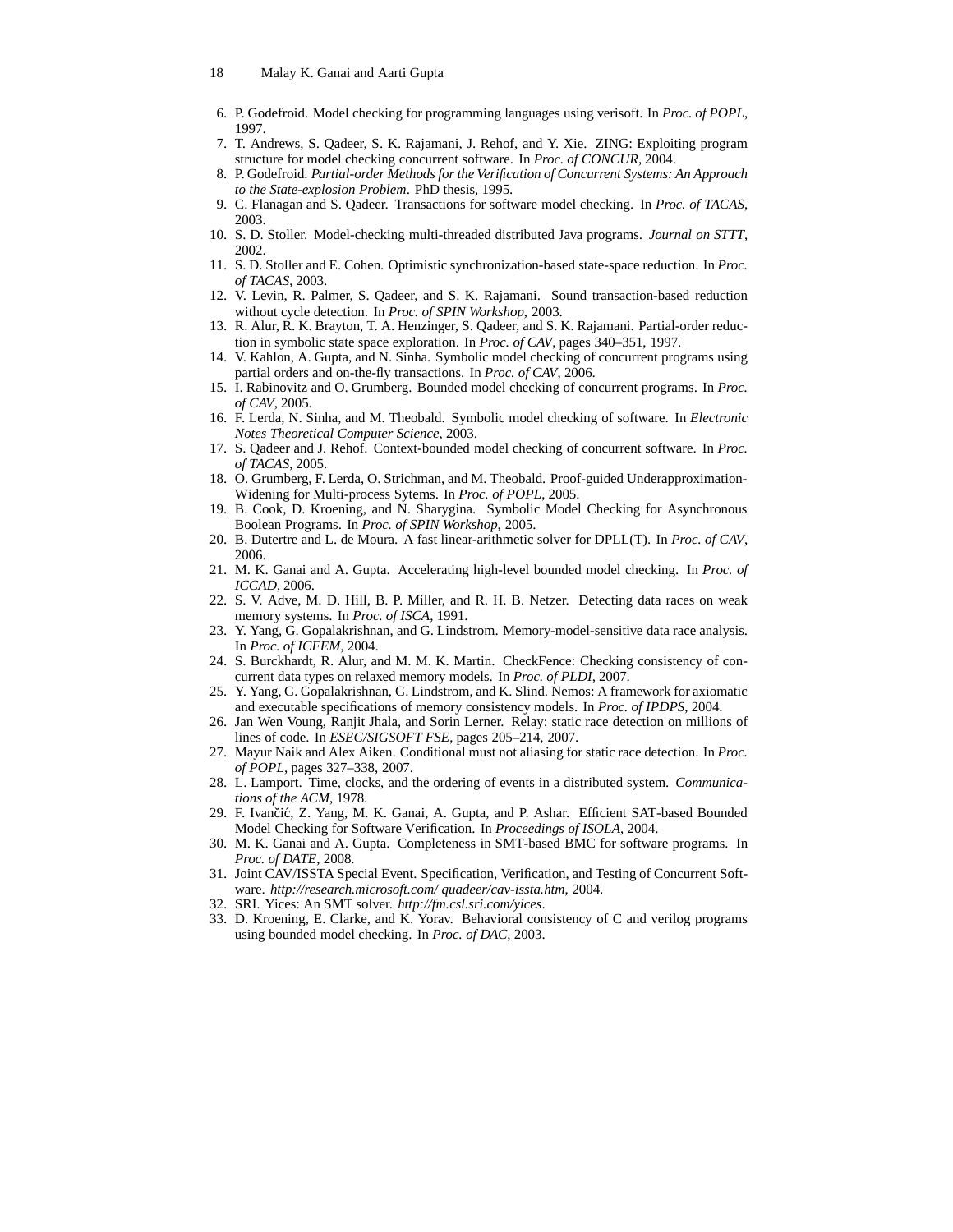\*\*\*The appendix should not be considered as a part of the submission.\*\*\*

## **Appendix: Proofs**

## **A Proof of Correctness**

We present the proof of soundness and completeness of our modeling approach. We start with a few definitions and notations.

Let there be *n* thread models with *m* shared variables. For each model  $LM_i$ , let  $c_i^k$  denote its local state at depth k, and  $P_i^{0,D}$  denote the set of finite sequences of its local state transitions,  $c_i^{0,d(i)} \equiv c_i^0, \cdots, c_i^{d(i)}$ , allowed by the transition relation and concurrency modeling constraints added up to D for some  $d(i) \leq D$ , respectively. As a note, each model  $LM_i$  has different  $d(i)$ . To simplify notation, we use d instead of  $d(i)$ without changing its meaning in the following.

Let the pair  $(c_i^k, c_i^{k+1})$  denote the local state transition between the corresponding states. Since the model  $LM_i$  does not have self-loops, there is *either* a transition such that  $c_i^{k+1} \neq c_i^k$ , *or* the associated assume constraint (Eqn 12-13) does not hold. In the latter case, transitions from  $c_i^k$  are terminated, i.e.,  $k = d$ . Let  $g_{i1}^k, \dots, g_{im}^k, TK_i^k$ ,  $CS_{i1}^k \cdots CS_{in}^k$  represent current state values of the *localized* shared variables of the model  $LM_i$  in state  $c_i^k$ . Let  $c_i^{k,l}$  denote the subsequence  $c_i^k, \dots, c_i^l$  of  $c_i^{0,d}$ .

**Definition 1** A subsequence  $c_i^{k,l}$  is called an initial subsequence (IS) iff the following *hold*

 $- k = 0, l < d$  $- \forall_{0 \leq h \leq l} T K_i^h = 0, T K_i^{l+1} = 1$ 

Note, each  $c_i^{0,d}$  has at most one *IS*.

**Definition 2** *A subsequence*  $c_i^{k,l}$  is called an uninterrupted subsequence (US) iff the *following holds*

 $- \exists_{k \leq h} \leq l T K_i^k = \cdots = T K_i^h = 1, T K_i^{h+1} = \cdots T K_i^l = 0$  $-T\bar{K}_{i}^{k-1} = 0$ , if  $k \neq 0$  $-TK_i^{l+1} = 1, if l \neq d$ 

A *US*, denoted as  $c_i^{k,h,l}$ , is said to be *complete iff*  $h < l$ ; otherwise, it is said to be *incomplete*, i.e.,  $h = l$ . Note, an *incomplete US* has  $TK_i^k = 1$  in all states in the subsequence.

Using Definitions 1 and 2, we chop the sequence  $c_i^{0,d}$  into subsequences of *IS* and US. We can easily show by virtue of construction that for a subsequence  $c_i^{k,h,l}$  with  $l \neq d$ , there is another subsequence  $c_i^{l+1,h',l'}$ . These subsequences can be concatenated (denoted by ::), i.e.,  $c_i^{k,h,l}$  ::  $c_i^{l+1,h',l'}$ , to obtain the sequence  $c_i^{0,d}$ . We say these subsequences follow *concatenation order*.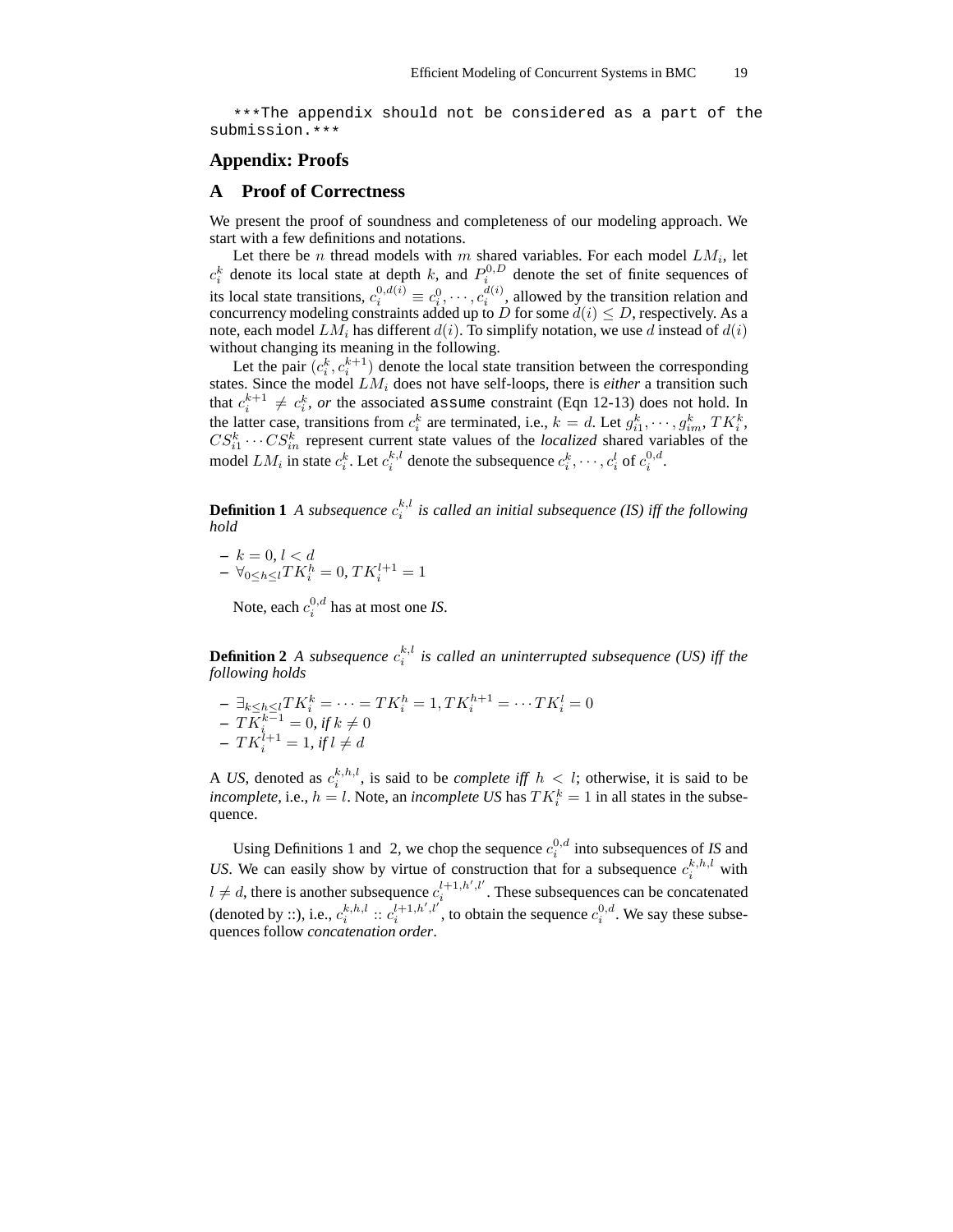*Example*: We illustrate above definitions using an example shown in Figure 4. Let there be three threads  $P_1$ ,  $P_2$  and  $P_3$  with local sequences  $c_1^{0,8}$ ,  $c_2^{0,8}$ , and  $c_3^{0,6}$ , respectively. Let each box represent the local state  $c_i^k$  of the thread  $P_i$  at step  $k$ . The value  $1/0$  inside the shaded/unshaded box denotes the token value as *seen* at the thread state. The subsequences *US* are shown by bold rectangle, and *IS* are shown with dash outlines. Note, all *US* subsequences are *complete* except one, i.e.,  $c_2^{6,8,8}$  indicating  $P_2$  is the current holder of the token. We will show later that given these subsequences, there exists a unique total order on the subsequences, denoted as *IUS* that satisfies the concurrency constraints up to depth 8.



**Fig. 4.** Ilustrating various definition of subsequences.

**Definition 3** *A local sequence*  $c_i^{0,d}$  *can be one of the following types I, II, or III depending on the existence of IS and US in the sequence.*

- **–** *Type I: IS does not exist and at least one US exists. One can concatenate multiple US* such that  $c_i^{0,d} \equiv c_i^{0,h,l} :: c_i^{l+1,h',l'} :: \cdots :: c_i^{l'',h'',d}$
- **–** *Type II: IS exists (implying existence of at least one US) such that one can concatenate IS and US to obtain*  $c_i^{0,d}$ , *i.e.*,  $c_i^{0,d} \equiv c_i^{0,l} :: c_i^{l+1,h',l'} :: \cdots :: c_i^{l'',h'',d}$ .
- **–** *Type III: Neither an IS nor a US exists for the local sequence.*

One can show existence of such concatenations for types I and II using the definition of *US*. If *IS* exists, there exists at least one *US* in a sequence  $c_i^{0,d}$  by construction.

*Example*: In Figure 4,  $c_1^{0,8} \equiv c_1^{0,1,4}$  ::  $c_1^{5,6,8}$  is a *type I* sequence and  $c_2^{0,8} \equiv c_2^{0,0}$  ::  $c_2^{1,3,5} :: c_2^{6,8,8}$  and  $c_1^{0,6} \equiv c_3^{0,0} :: c_3^{1,3,6}$  are *type II* sequences.

**Definition 4** We say an ordered pair  $(c_j^{k',h',l'}, c_i^{k,h,l})$  of US from different threads is *valid iff*  $RW_{ij}^{(k-1)h'} = 1$ , for  $k > 0$ , and  $h' < l'$ , i.e., token passing occurs.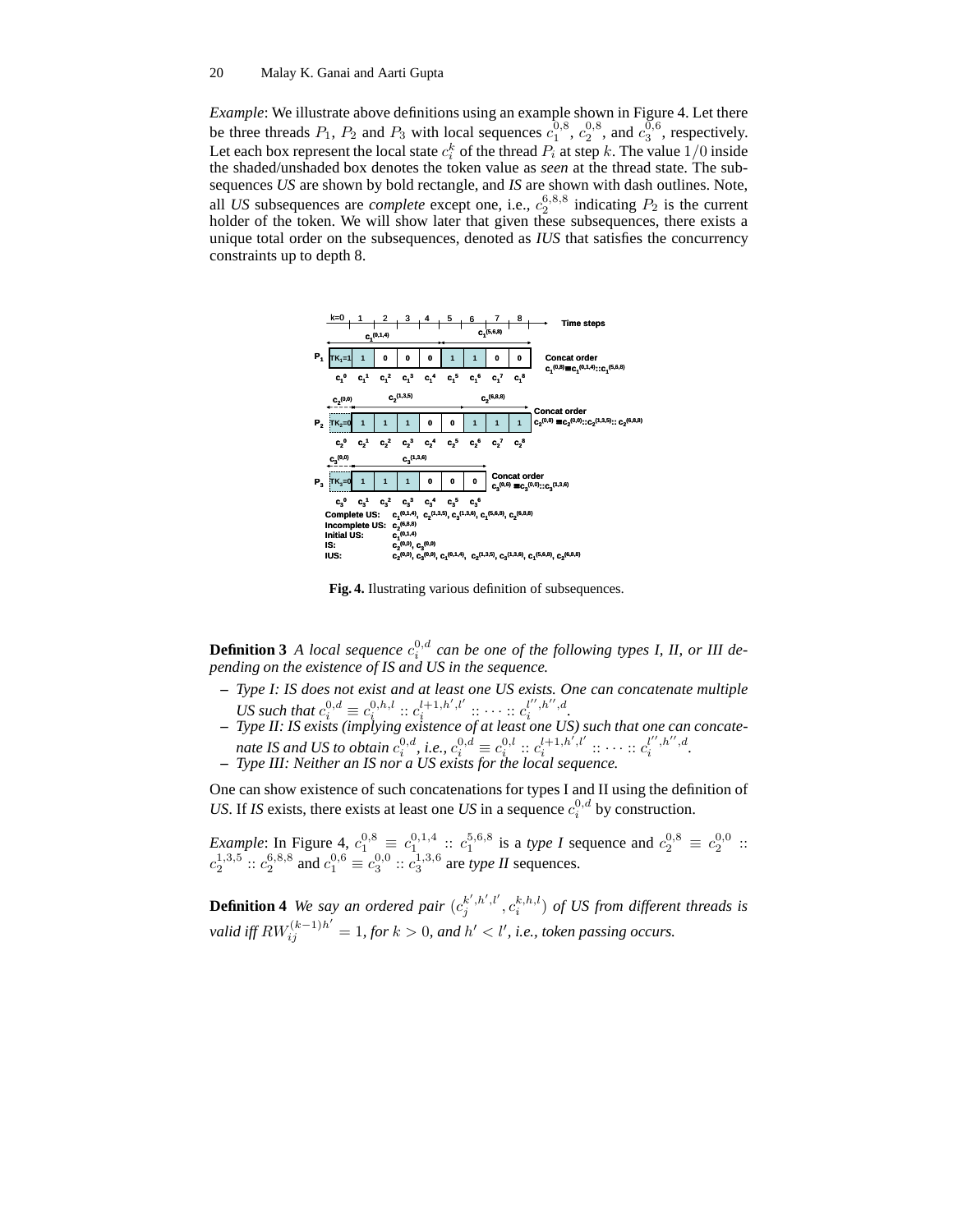We have following *program order* property on each local sequence  $c_i^{0,d}$ .

**Lemma 1.** Each local sequence  $c_i^{0,d}$  follows program order.

*Proof:* Note, the annotations (Section 5.1) do not change the relative order of the thread statements. Further, if all *Read-Write Synchronization Enabling Constraint* are disabled, i.e.,  $\forall_{j\neq i,0\leq h\leq d} RW_{ij}^{kh} = 0$ , *No Sync Update Constraint* (Eqn 8-11) ensures that each thread model  $LM_i$  behaves identical to  $M_i$ . Therefore, the program order of memory access is also preserved in these sequences.  $\Box$ 

**Lemma 2.** *Type III sequences, by Definition 3, cannot affect global state, and therefore, can be ignored while analyzing global state.*

*Proof:* Recall, type III sequence corresponds to a local execution from the initial state, where the write to shared variables have not been committed. Thus, such sequences cannot affect the global state, and therefore, can be ignored. Note, that the constraint *Single Control State Reachability Property Constraints* (Eqn 14) requires that  $TK_i = 1$  when the local control state a is reachable, and therefore, witnesses are necessarily either *type I* or *III* sequences.  $\Box$ 

**Lemma 3.** *Concatenation order of type I and II sequences follows program order and is unique for a local sequence.*

*Proof:* Follows from the definitions of *type I* and *II* sequences and Lemma 1.  $\Box$ 

**Lemma 4.** For a valid ordered pair  $(c_j^{k',h',l'}, c_i^{k,h,l})$ , the following hold:

$$
- \forall_{q \neq i}^{n} CS_{qi}^{k} = CS_{qj}^{h'}
$$
  
-  $CS_{ii}^{k} = CS_{ij}^{h'} + 1$   
-  $\forall_{p=1}^{m} g_{pi}^{k} = g_{pj}^{h'}$ 

*Proof:* For a *valid ordered pair,*  $RW_{ij}^{(k-1)h'} = 1$  *holds. Hence, from Eqn*  $1, CS_{ii}^{k-1} = 1$  $CS_{ij}^{h'}$ . The proof follows from *Read-Write Synchronization Update Constraints* (Eqn 4) and  $6$ ).  $\Box$ 

**Lemma 5.** For an IS or US  $c_i^{k,h,l}$  the following hold:

$$
- \ \forall_{q=1}^{n} CS_{qi}^{k} = CS_{qi}^{l}
$$

*Proof:* Since in *IS* and *US*, there is no transition of token value from 0 to 1,  $RC_i^k =$  $\cdots = RC_i^l = 0$ . Applying *No Sync Update Constraint* (Eqn 10), the proof follows.  $\Box$ 

**Lemma 6.** *Given a concatenation,*  $c_i^{k,h,l}$  ::  $\cdots$  ::  $c_i^{k',h',l'}$ , the following hold:  $\sim \alpha h$ ′

$$
- CS_{ii}^k \le CS_{ii}^k
$$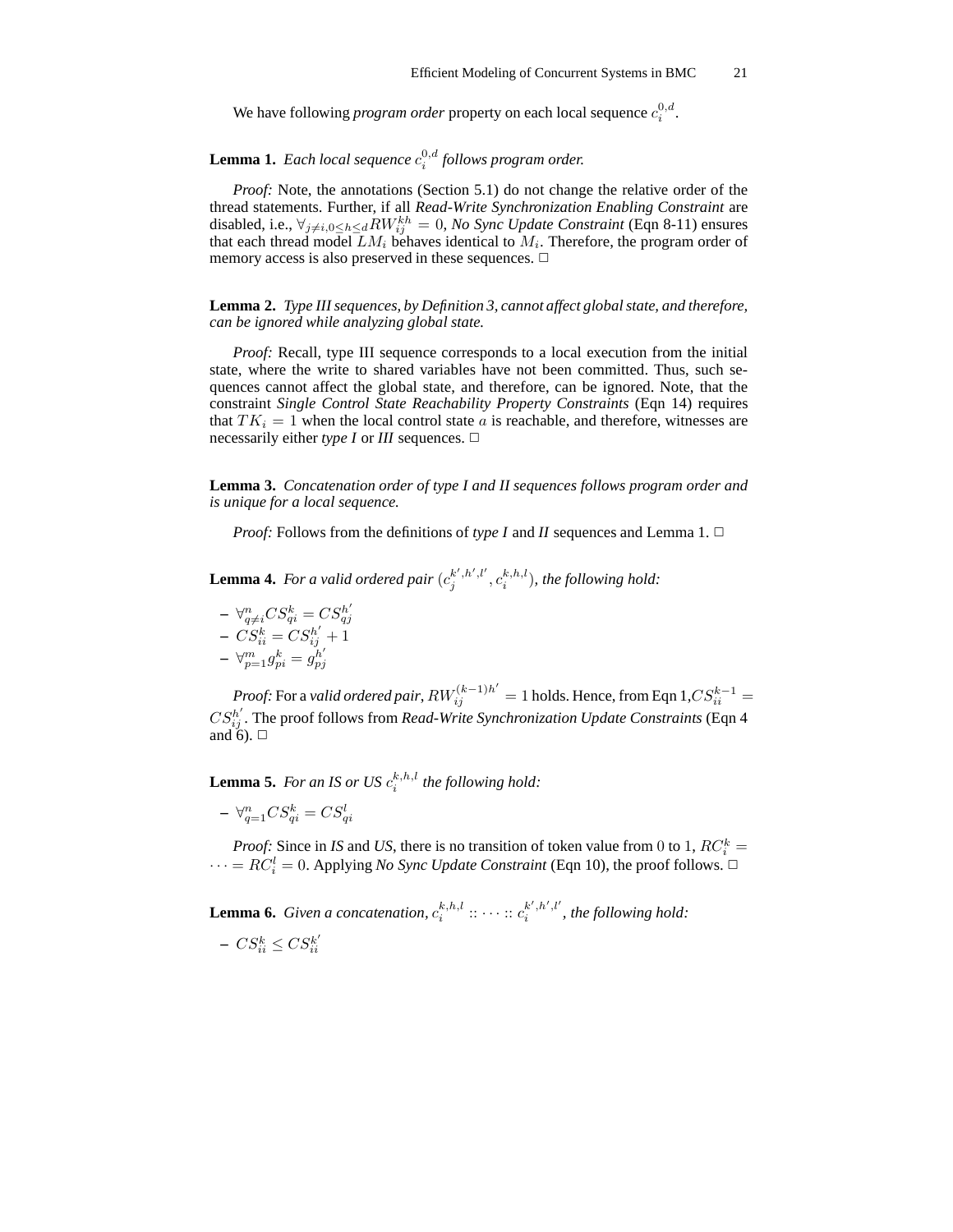*Proof:* Note,  $k < k'$  as concatenation order is in *program order* (Lemma 3). Further, since the only update constraints (Eqn 6 and 10) do not decrease  $CS_{ii}^{k'}$  for  $k' > k$ , the proof follows.  $\Box$ 

**Lemma 7.** *There is a unique US*  $c_i^{k,h,l}$  *with*  $k = 0$  *for some i.* 

*Proof:* It follows from the *Single Token Constraint* (Eqn 15), that allows only one model, say i, to have token initially.  $\Box$ 

**Lemma 8.** For an US  $c_i^{k,h,l}$  with  $k \neq 0$ , there exists a unique complete US  $c_j^{k',h',l'}$  with  $h' < l'$  such that the ordered pair  $(c_j^{k',h',l'}, c_i^{k,h,l})$  is valid.

*Proof:* From the Definition 2,  $c_i^{k,h,l}$  with  $k \neq 0$  implies  $TK_i^{k-1} \neq TK_i^k$ ; which in turn implies  $RC_i^{k-1} \neq 0$ , using Eqn 9. W.l.o.g. (Without loss of generality), let  $RC_i^{k-1} = a_j^{h'}$  $j^{h'}$ , which with Eqn 2 implies  $RW_{ij}^{(k-1)h'} = 1$ . Thus, as per Definition 4, the ordered pair  $(c_j^{k',h',l'}, c_i^{k,h,l})$  is valid.  $\Box$ 

**Lemma 9.** For a complete US  $c_j^{(k',h',l')}$  with  $h' < l'$ , there exists a unique US  $c_i^{k,h,l}$ such that the ordered pair  $(c_j^{k',h',i'}, c_i^{k,h,l})$  is valid.

*Proof:* From the Definition 2,  $c_j^{k',h',l'}$  with  $h' < l'$  implies  $TK_j^{h'+1} = 0$  and  $TK_j^{h'} = 1$ ; which in turn implies  $\widetilde{WC_j^{h'}}$  $j^{th'} \neq 0$ , using Eqn 11. W.l.o.g., let  $WC_j^{h'} = a_i^k$ , which with Eqn 3 implies  $RW_{ij}^{(k-1)h'} = 1$ . Thus, as per Definition 4, the ordered pair  $(c_j^{k',h',l'}, c_i^{k,h,l})$  is valid.  $\Box$ 

**Lemma 10.** *A global sequence of US (from different threads) can be constructed so that every consecutive pair of US is a valid ordered pair as per Definition 4. Further,* such a sequence starts with a unique  $c_i^{0,h,l}$  for some *i*.

*Proof:* As per Lemma 7, there exists a unique *US*  $c_i^{0,h,l}$ . We start a sequence with the unique *US*. If  $h = l$ , we stop; otherwise using Lemma 9, we obtain a next *US* in the sequence, say,  $c_j^{k',h',l'}$  and continue until  $h' = l'$ . Note, we stop at an *incomplete US* as per Definition  $2. \Box$ 

In the following Lemma 11- 13, we prove that the global sequence of *US*, so constructed, has the following properties: *finite*, *cycle-free*, *unique*, and a *total ordered*interleaving sequence of *US* in the *program order*.

**Lemma 11.** *The global sequence of US (from different thread) is finite, has no cycle and always ends with an incomplete US.*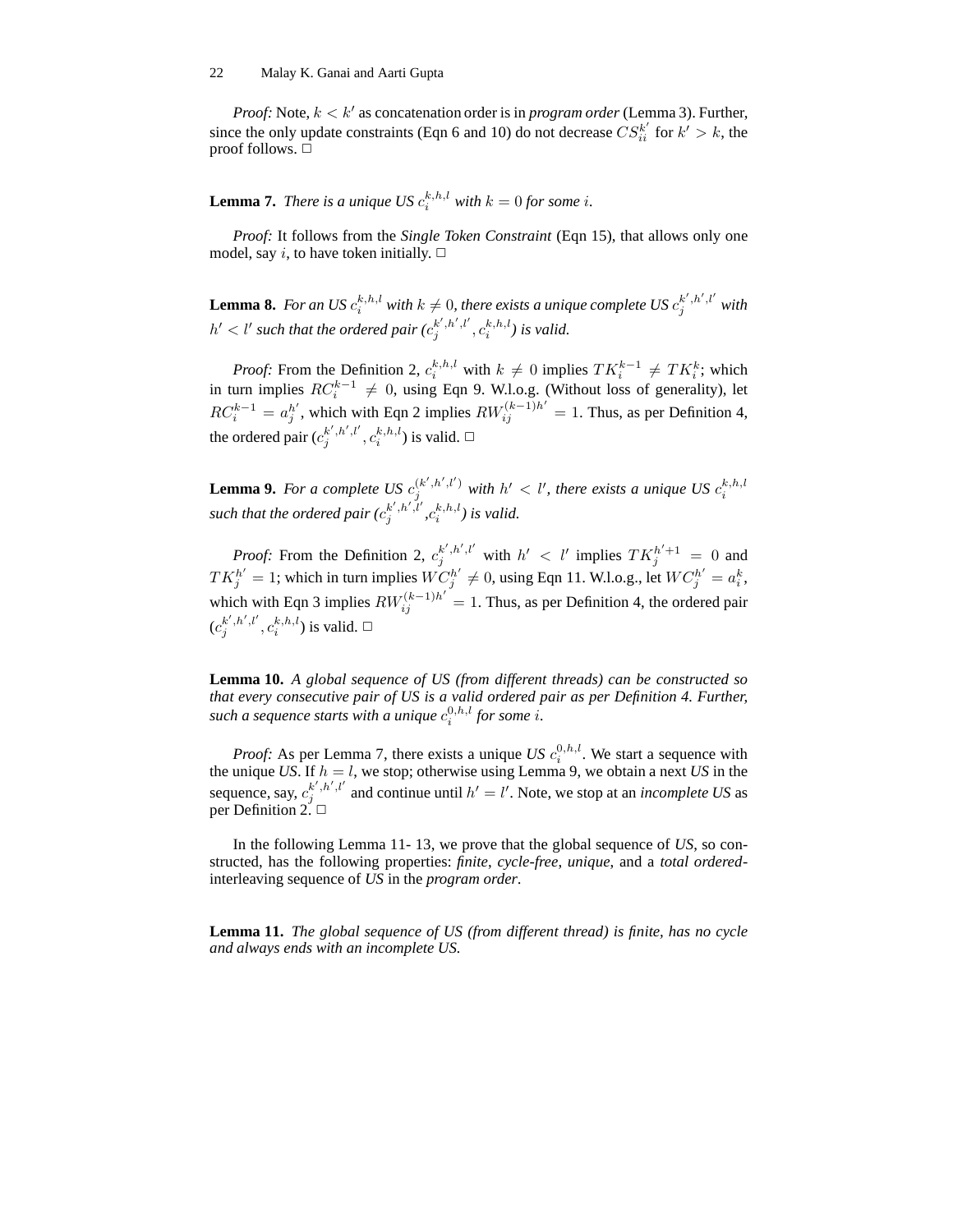*Proof:* As the number of US is finite for a local sequence  $c_i^{0,d}$ , and number of threads *i tooj*. As the number of  $\sigma$ s is finite for a focal sequence  $\epsilon_i$ , and number of the same finite, i.e., *n*, we only have to show that there is no cycle in the sequence of *US*. To prove by contradiction, we assume there exists a cycle, i.e.,  $c_i^{k,h,l}, \dots, c_j^{k',h',l'}, c_i^{k,h,l}$ . W.l.o.g., let there be no nested cycle in this cycle. Applying Lemma 4 on consecutive *US* in the sequence  $c_i^{k,h,l}, \dots, c_j^{k',h',l'}$ , one can show that  $CS_{ii}^k \leq CS_{ij}^{k'}$ . Again, applying Lemma 4 and 5 on  $(c_j^{k',h',l'}, c_i^{k,h,l})$ , we show that  $CS_{ij}^{k'} = CS_{ij}^{l'}$  and  $CS_{ij}^{l'} + 1 = CS_{ii}^k$ . Thus, we obtain a contradiction  $CS_{ii}^k Therefore, we conclude that the sequence$ is finite with no cycle and always ends with an *incomplete US* as per construction using Lemma 10.  $\Box$ 

### **Lemma 12.** *The global sequence of US is unique.*

*Proof:* We show this by induction on the subsequence length.

- **–** *Basis*: Sequence with one *US*.
	- This is trivially true as there is a unique *US*  $c_i^{0,h,l}$  as per Lemma 7.
- **–** *Induction:* Given a unique global subsequence of *US* of length t starting with a unique *US* and ending with a *complete US*, we show that the subsequence of length  $t+1$  is also unique. Note, if the last *US* is *incomplete*, the induction step is trivially true since there can be only one *incomplete* US in a global sequence of *US*. Let the  $t^{th}$  US in the global sequence be  $c_j^{k',h',l'}$ . We use Lemma 9 to obtain a unique next *US*. Thus, the subsequence of length  $t + 1$  is also unique.  $\Box$

**Lemma 13.** *The global sequence of US is a total order-ed sequence and maintains program order.*

*Proof:* We show that the global sequence includes all the local sequences of *US* in the concatenation order.

- $\sim$  *Inclusion*: To show total inclusion, we show a given *US*  $c_i^{k,h,l}$ , is not left out, i.e., it is always included in the global sequence. If  $k = 0$ , we are done trivially, as per Lemma 7 this *US* is unique, and the global sequence starts with this *US* (Lemma 10); otherwise, we use Lemma 8 repeatedly, finitely often as per Lemma 11, and obtain another *US*  $c_j^{k',h',l'}$  preceding it, until  $k' = 0$ . As per Lemma 12, there is a unique global sequence, and the sequence  $c_j^{0,h',l'} \cdots c_i^{k,h,l}$ is a subsequence of the global sequence.
- **–** *Concatenation order*: We show this by contradiction. Given a concatenated pair of *US*  $c_i^{k,h,l}$  ::  $c_i^{l+1,h',l'}$ , we assume that in the global sequence, we have a subsequence  $c_i^{l+1,h',l'} \cdots c_i^{k,h,l}$ , where the pair does not appear in *concatenation order*. Applying Lemma 4 on consecutive *US* in the global sequence  $c_i^{l+1,h',l'}, \dots, c_i^{k,h,l}$ , one can show that  $CS_{ii}^{l+1} < CS_{ii}^k$ . However, using Lemma 6, we obtain,  $CS_{ii}^k \leq$  $CS_{ii}^{l+1}$ ; a contradiction.

Thus, *inclusion* and *concatenation order* rules give a total interleaving of the local sequences of *US* and using Lemma 3 we also obtain that the global sequence of *US* maintains the program order.  $\Box$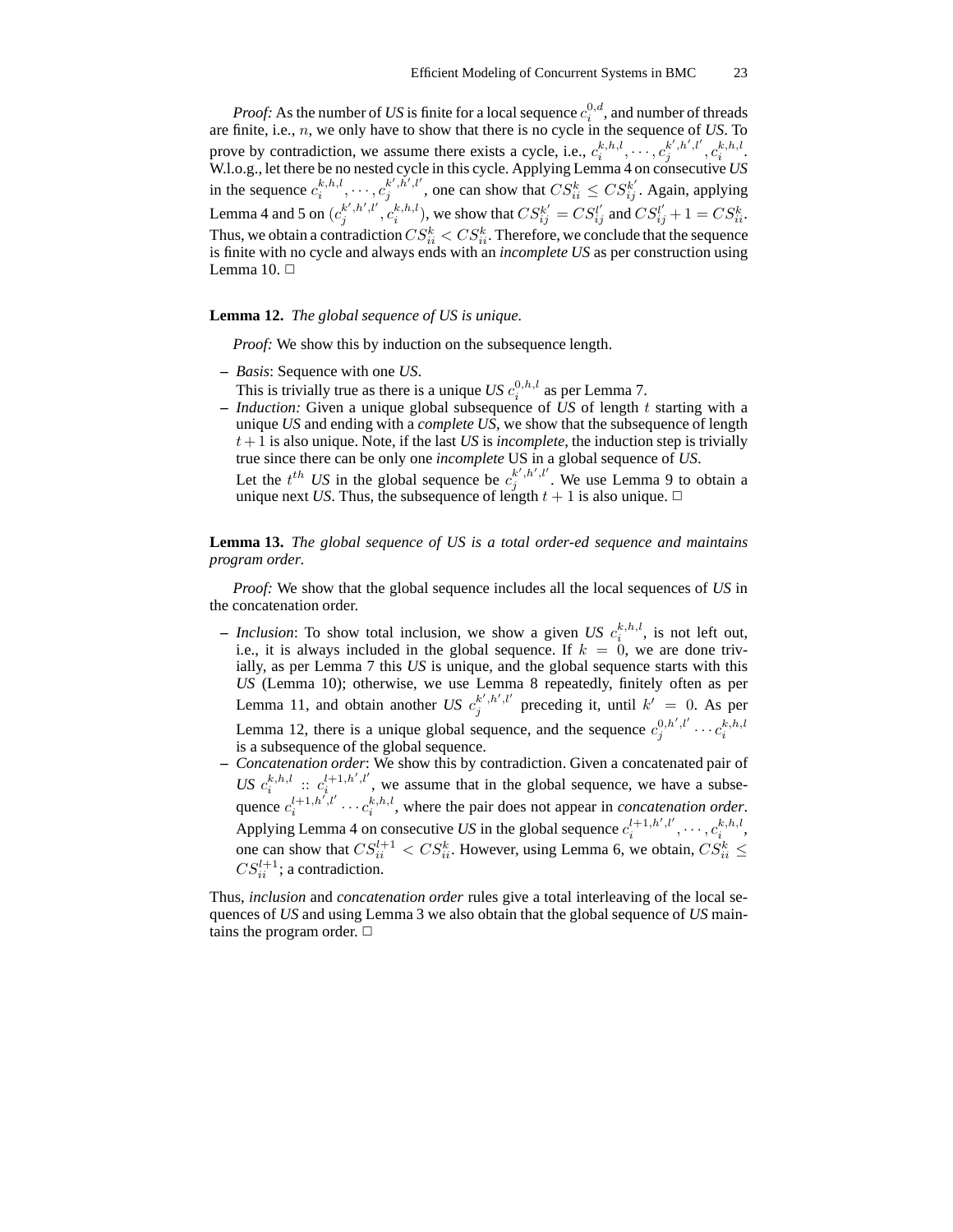We construct a global sequence, denoted as *IUS*, by sequencing all *IS* in some total order before the global sequence of *US*. *Example*: In Figure 4, the global sequence  $c_2^{0,0}$ ,  $c_3^{0,0}$ ,  $c_1^{0,1,4}$ ,  $c_2^{1,3,5}$ ,  $c_3^{1,3,6}$ ,  $c_1^{5,6,8}$ ,  $c_2^{6,8,8}$ represents an *IUS*.

Now, we prove that *IUS* holds the sequential consistency and synchronization semantics.

**Lemma 14.** *The sequence IUS maintains program order.*

*Proof:* This follows trivially from Lemma 1 and 13.  $\Box$ 

**Lemma 15.** *The sequence IUS has a total order of memory access.*

*Proof:* As per Lemma 13, the global sequence of *US* is a total ordered sequence. Further, since we choose a total order on *IS*, the proof follows.  $\Box$ 

**Lemma 16.** *Read value rule is maintained in IUS, i.e., a read access of a shared variable observes the effect of the last write access to the same variable in the sequence IUS.*

*Proof:* In each *US*, *Read Value Rule* is observed due to program semantics as per Lemma 1. Between consecutive *US* (from different threads), *Read Value Rule* is maintained by Lemma 4. In each *IS*, and in the starting unique *US*, the read of shared variable *sees* the initial state of the shared memory, which is the same for all thread models.  $\Box$ 

**Lemma 17.** *Shared accesses by different threads in matched lock/unlock operations are mutually exclusive in IUS.*

*Proof:* It is is sufficient to show that the mutually exclusive shared access does not occur twice in the *IUS* sequence with same lock variable being set to 1 without setting it to 0 in between.

W.l.o.g., assume a shared variable is accessed simultaneously in a state  $a_i$  and  $b_j$ that are mutually exclusive using lock  $lk$  in the global sequence of *IUS*. Let  $c_i^{k,h,l}$  denote a *US* such that  $lk_i^l$  has value 1. Let  $c_i^{k',h',l'}$  denote *US* such that for some  $k' \le t \le h'$ , a US such that  $i\kappa_i$  has value 1. Let  $c_j$  denote US such that for some  $\kappa \leq i \leq n$ ,<br>  $lk_{1,j}^{t+1}$  gets value 1 in control state  $c_j^{t+1}$  due to an update from a lock control state  $c_j^t$ . Let  $c_i^{k,h,l}$  occur before  $c_j^{k',h',l'}$  in the *IUS*. We further assume that there exists no other sequence corresponding to lock/unlock of lock lk. A necessary condition for exclusive violation to occur, is to show that there exists in the *IUS* a transition from lock acquisition control state, i.e.,  $c_j^t$  with  $t < l'$ . Note,  $lk_j^{k'} = lk_i^l = 1$  as *Read Value Rule* is maintained (Lemma 16), which the *Mutual Exclusion Constraint* (Eqn 12),  $B_{c_j^t} \implies (lk_j^t = 0)$ , there is a clear conflict. Hence, such a global sequence *IUS* does not exist where lock variable is set to 1 twice without setting it to 0. Similarly, we can argue for unlock case, where lock is set to 0 twice without setting it to 1.  $\Box$ 

We now present the following Theorem validating the soundness and completeness of our lazy modeling approach for BMC.